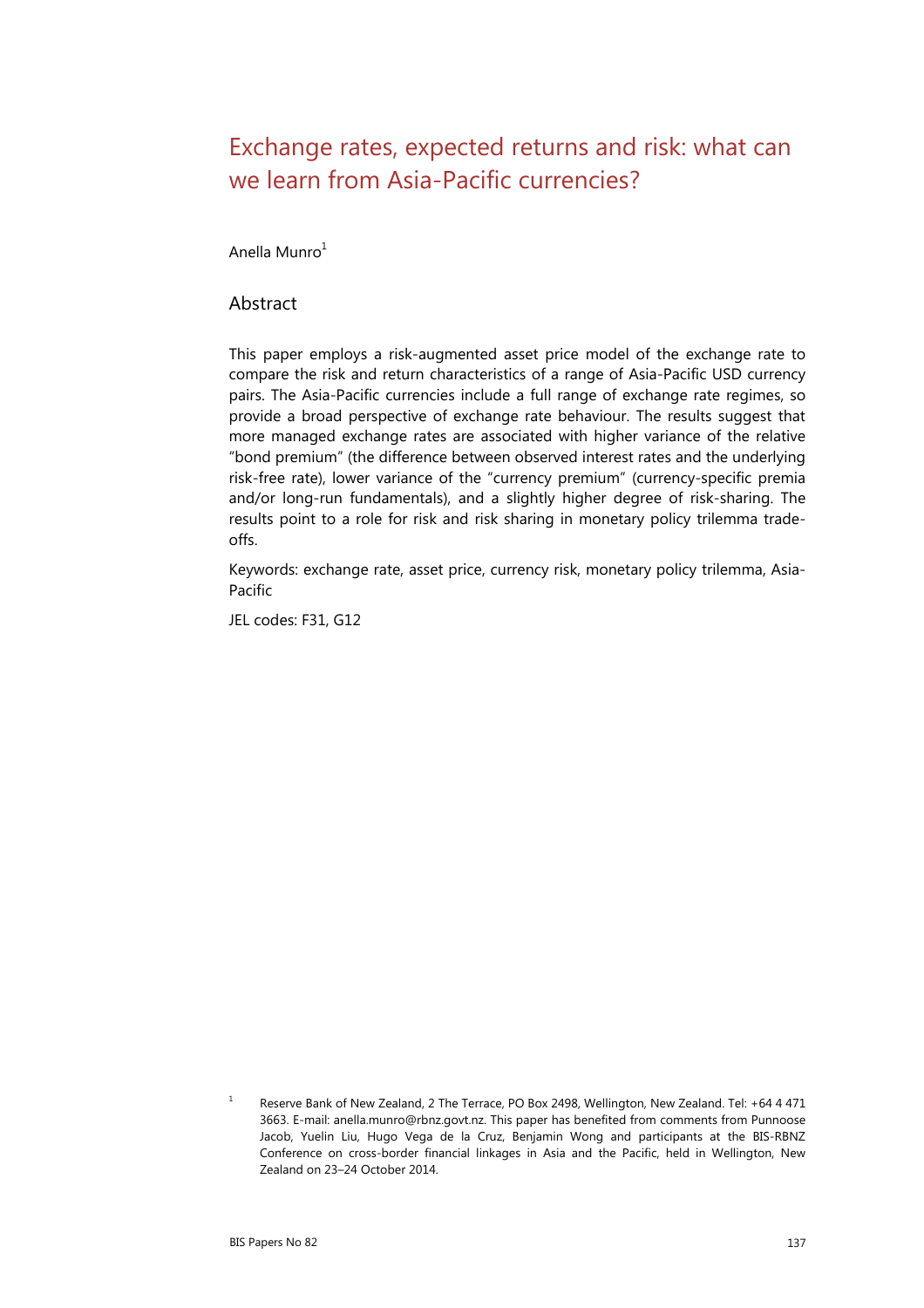## 1. Introduction

Exchange rate behaviour is important for our understanding of cross-border financial linkages. In theory, uncovered interest parity (UIP) links exchange rates and relative interest returns. UIP is a workhorse in models used to assess optimal monetary policy in open economies. In a modern open-economy model, that parity condition also defines the monetary policy trade-offs between interest rate management and exchange rate management, akin to the trilemma trade-offs of Mundell (1983).<sup>2</sup> However, the standard empirical test of UIP fails systematically across currency pairs and across time periods.<sup>3</sup>

The standard test of UIP treats risk as exogenous because short-term interest rates are assumed to be risk-free. In practice, even highly rated government bills or central bank rates, can reflect a considerable "specialness premium" (Krishnamurthy and Vissing-Jorgensen (2012)), and any interest rate with a maturity greater than zero reflects a term premium, and from the foreign investor's point of view, currency revaluation risk (Lustig and Verdelhan (2007)). Munro (2014) derives a structural asset price model with risk adjustments, and shows, analytically, that the exchange rate and relative returns reflect common premia. Those common premia can severely bias the estimated exchange rate-interest rate relationship, if not accounted for.

This paper uses that structural framework to compare the risk and return properties of Asia-Pacific exchange rates and interest returns. The currencies examined in Munro (2013) were advanced country floating exchange rate currencies. Here that sample is extended to include six additional Asian currencies: the Hong Kong dollar (HKD), the Korean won (KRW), the Malaysian ringgit (MYR), the Philippine peso (PHP), the Singapore dollar (SGD) and the Thai baht (THB). The wider sample includes emerging market currencies, and is considerably more diverse in terms of exchange rate regimes. It includes more actively managed exchange rates, and the HKD provides a useful boundary case of a fixed exchange rate system (see Table 1).

The results for the additional Asian currencies both confirm the earlier results and provide a new perspective. As in Munro (2014),<sup>4</sup> a structural decomposition implies that, if risk is not accounted for, the estimated relationship between exchange rates and relative returns is severely biased. That bias is estimated to be even more severe for the more managed Asian exchange rate regimes.

The additional Asian currencies also provide a new perspective. The volatility of the relative bond premium – the spread between relative interest rate payoffs and relative risk-free interest rates, that is the source of reduced-form estimation bias, is larger for the additional Asian currencies. However, there appears to be a trade-off.

<sup>2</sup> In a financially open economy, we can either control the exchange rate or have independent monetary policy, but not both. See Obstfeld et al (2005) for an empirical overview.

<sup>3</sup> See Bilson (1981) and Fama (1984). For literature reviews, see Engel (2013), Engel (2012), Engel (1996), and Flood and Rose (1996).

<sup>4</sup> Munro 2014) examines eight advanced-country USD exchange rates: he Australian dollar (AUD), the Canadian dollar (CAD), the Swiss franc (CHF), the euro (EUR), the British pound (GBP) the Japanese yen (JPY), the New Zealand dollar (NZD) and the Swedish krona (SEK).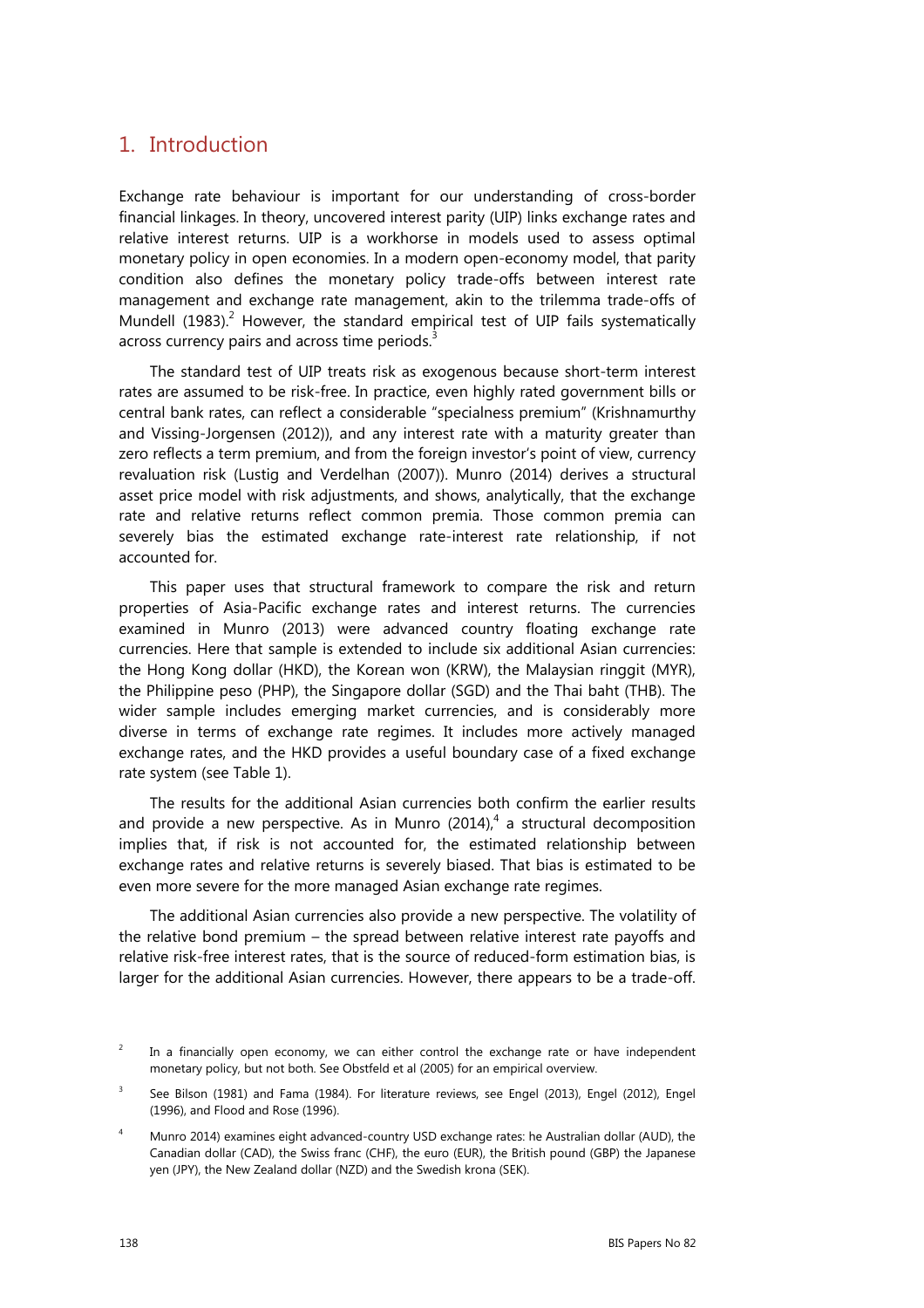Larger bond premium volatility tends to be associated with lower volatility of the "currency premium" – an exchange rate premium that includes measures of risk and long-run exchange rate fundamentals, and with slightly greater risk-sharing. Those trade-offs are related to the IMF de facto classification of exchange rate arrangements (Habermeier et al (2009)), and are correlated with the reserves to GDP – an indicator of foreign exchange market intervention capacity. Those correlations suggest a role for risk and risk-sharing in trilemma trade-offs.

The model used in the paper is derived in Munro (2014), and builds on Engel and West (2010) and Lustig and Verdelhan (2007). The model is a structural twoequation, partial equilibrium model. The first equation is Engel and West (2010)'s asset price equation, augmented with explicit risk adjustments. The second expresses the difference between home and foreign interest payoffs in terms of risk adjustments, following Lustig and Verdelhan (2007). By accounting explicitly for risk, the structural model reveals an estimation bias problem in the reduced-form relationship between exchange rates and relative interest returns. The idea that the exchange rate risk premium is correlated with expected returns goes back at least to Fama (1984).

Burnside (2012) and Sarno et al (2012) show that measures of risk that help to price equities or bonds are not helpful in pricing exchange rates. Furthermore, nontraditional measures of risk that help to price exchange rates are unhelpful in pricing equity and bond markets. The unobserved bond and currency premia derived from the structural model are consistent with that empirical regularity.

This paper also relates to the literature on the monetary policy trilemma, or "impossible trinity". The trilemma (Mundell (1983)) is based on the Mundell-Fleming model,<sup>5</sup> which is inconsistent with UIP because it does not account for expectations (Wren-Lewis (2013), Dornbusch (1976a)), and does not account for risk. Both are central to the model employed here. In a modern, open-economy model, interest parity implies trade-offs similar to those in Mundell's trilemma (Obstfeld et al (2005)). In a financially open economy, taking the expected foreign interest rate path as given, policymakers can control either the domestic interest rate or the exchange rate, but not both. Arbitrage in vast foreign exchange markets and fixedincome markets determines the other. Therefore, policymakers face a trade-off between interest rate stabilisation and exchange rate stabilisation.

Monetary policy trade-offs are also affected by expectations about future interest rates and by risk. Central banks typically control the overnight interest rate, while the exchange rate reflects the entire expected future paths of home and foreign interest rates. Monetary policy influences expectations about the future interest rate path, but that influence is constrained by the economic outlook (Bernanke (2013)), and payoffs further into the future also reflect increasing risk premia. The results here link monetary policy trade-offs to risk and risk sharing.

Empirical assessments of the trilemma support the idea that additional exchange rate management reduces interest rate independence (for example, Obstfeld et al (2005) and Aizenman et al (2010)). The results here suggest that some Asian countries have achieved, to varying degrees, lower exchange rate variance through additional exchange rate management, and have given up a corresponding

<sup>5</sup> See Fleming (1962) and Mundell (1962).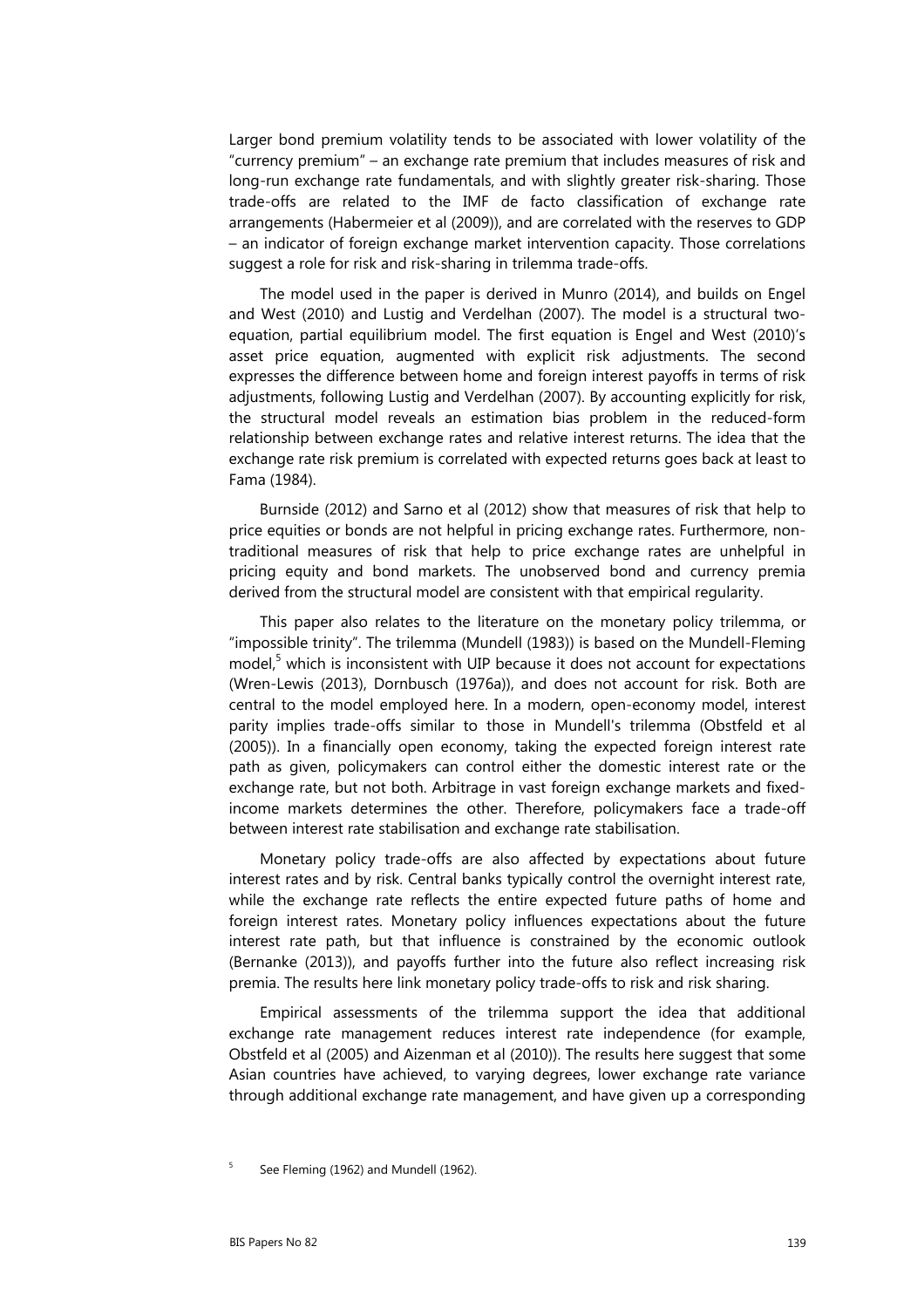degree of interest rate control. That is, countries are not necessarily limited to the "corners" of the trilemma (Klein and Shambaugh (2013)). The results imply that the trade-off between exchange rate stabilisation and interest rate stabilisation is mainly a trade-off between the risk premium components of interest rates and the exchange rate.

The next section describes the risk-augmented asset price model of the exchange rate employed in this paper. Section 3 describes the empirical approach used. Section 4 presents the structural decompositions and relates the results to exchange rate regimes. Section 5 concludes.

### 2. The asset price model of the exchange rate

The asset price model used for the empirical analysis is derived in Munro (2014). It is a partial-equilibrium, structural asset price model based on two equations. The first equation is an exchange rate asset price equation, as in Engel and West (2010). It expresses the log of the real exchange rate,  $q_i$  (the value of the foreign currency in terms of home currency), as its expected long-run equilibrium value,  $E_i \overline{q}_i$ , net of the sum of expected relative real interest returns,  $R_t$ , and the sum of expected excess returns to holding foreign currency:<sup>6</sup>

$$
q_t = -R_t - \Lambda_t + E_t \overline{q}_t \tag{1}
$$

where, the sum of expected future relative interest payoffs 0 *d*  $t = \frac{L_t}{\sqrt{L}} t_{t+k}$ *k*  $R_i = E_i$ ,  $r_i$ ∞ +  $=E_t\sum_{k=0}r_{t+k}^d$  is an undiscounted sum of future home-foreign short-term interest differentials,  $\, r^{d}_{t}$  . The "level" excess return, 0  $t - L_t \sum_{t+k} \lambda_{t+k}$ *k*  $E_{\iota} \sum_{\lambda_{\iota}} \lambda_{\iota}$ ∞ +  $\Lambda_{\iota}=E_{\iota}\sum_{k=0}\lambda_{\iota+k}$  , is the sum of expected one-period excess returns to holding foreign currency  $\lambda_t \equiv E_t(q_{t+1}) - q_t - r_t^d$ . The expected long-run equilibrium exchange rate  $E_i \overline{q_i}$  reflects factors such as the terms of trade and relative productivity (Benigno and Thoenissen (2003)).

Abstracting from risk, if the home interest rate is expected to rise relative to the foreign rate, the no-arbitrage condition (UIP) requires an immediate appreciation of the home currency (Dornbusch (1976b)) so that it can depreciate over the period of relatively high home returns. The initial appreciation eliminates all future excess returns, while the subsequent depreciation offsets the higher interest payoffs, period by period, so there is no excess return to holding the home or foreign asset.

The short-term interest rate is often assumed to be risk-free. Government bills or central bank rates are often assumed to be risk-free because their credit default risk and liquidity risk are relatively low. However, government bills reflect different sovereign ratings and can reflect "specialness" premia associated with investment

<sup>6</sup> This asset price form of the UIP condition has been examined in real terms (Engel and West (2010)) and in nominal terms (Engel and West (2010), Nason and Rogers (2008) and Kano (2014)). It is derived from the home investor's Euler equations for home bonds and foreign bonds.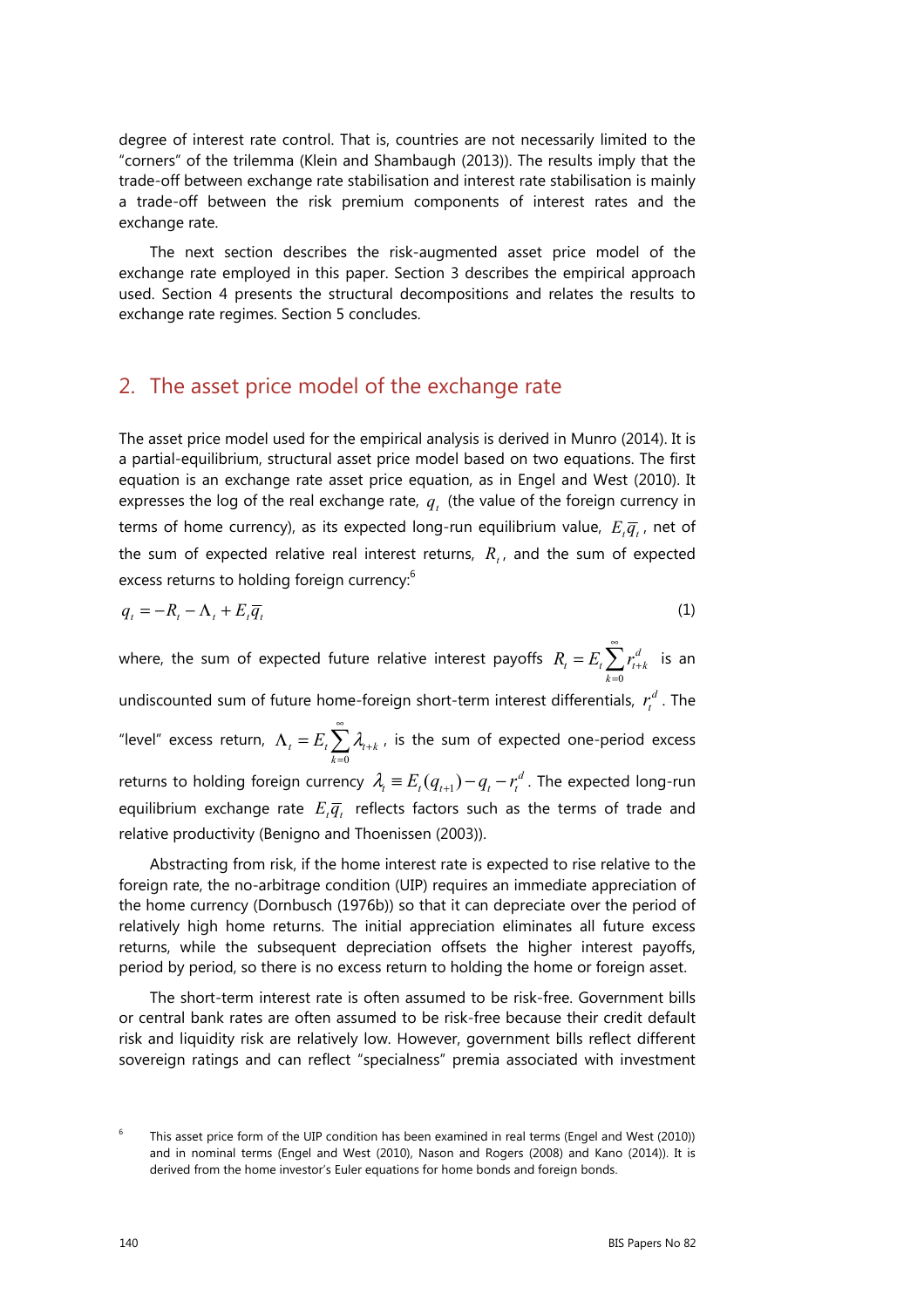mandates and collateral value (Krishnamurthy and Vissing-Jorgensen (2012)). Interest rates with a maturity greater than zero also reflect interest rate risk and term premia, and from the foreign investor's point of view, currency revaluation risk (Lustig and Verdelhan (2007)).

Lustig and Verdelhan (2007) show that the observed short-term home-foreign interest differential,  $r_t^d$  , can be expressed as:

$$
r_t^d = (r_t^f - r_t^{*f}) - [cov_t(m_{t+1}, r_t) - cov_t(m_{t+1}^*, r_t^*)]
$$
\n(2)

where the unobserved home risk-free interest rate,  $r_t^f$  , is defined by the home investor's willingness to give up a unit of consumption today to consume  $(1 + r_t^f)$ units of consumption next period.<sup>7</sup> Similarly,  $r_t^{*f}$  is the unobserved foreign risk-free rate, defined by the foreign investor's consumption discount factor.  $m<sub>t</sub>$  is the log of the stochastic discount factor  $M_t$ , defined by:

$$
M_{t+1} = E_t \beta U'_{C,t+1} / U'_{C,t} = \frac{1}{1 + r_t^f}
$$

where,  $\beta$  is the subjective discount factor and  $U_{c,t}'$  is the marginal utility of consumption.

The covariance terms in (2) are consumption risk adjustments. They increase yields on bonds that perform poorly in bad times, and reduce the yields on bonds that perform well in bad times, such as those denominated in reserve currencies. Lustig and Verdelhan show that, with complete risk-sharing (risk-free rates are equal and the interest differential reflects only risk premia), the second covariance term includes exchange rate revaluation risk. Empirically, they also show that high interest currencies depreciate, on average, when consumption growth is low.

The second equation in the structural asset price model is a forward-looking version of equation (2). It expresses expected relative interest returns,  $R_t$ , as the difference between expected home and foreign risk-free rates and a "bond premium"  $\Lambda_t^R$  that reflects consumption risk adjustments:

$$
R_{t} = R_{t}^{f} - \Lambda_{t}^{R}
$$
  
\nwhere  $R_{t}^{f} = E_{t} \sum_{j=1}^{N} (r_{t+j-1}^{f} - r_{t+j-1}^{f^{*}})$  and  $\Lambda_{t}^{R} = E_{t} \sum_{j=1}^{N} \lambda_{t+j-1}^{R}$ . (3)

InterpretingΛ*<sup>t</sup>* in terms of consumption risk-adjustments, Munro (2014) shows that equation (1) can be written as:

$$
q_t = -R_t - \Lambda_t^R - \Lambda_t^{FX} \tag{4}
$$

<sup>7</sup> Depending on the formulation of the utility function, the risk-free rate is lower when people save more because they are patient, are averse to varying consumption across time (inter-temporal substitution), are averse to varying consumption across states (risk aversion) or if consumption growth is expected to be volatile (precautionary savings). See Cochrane (2001).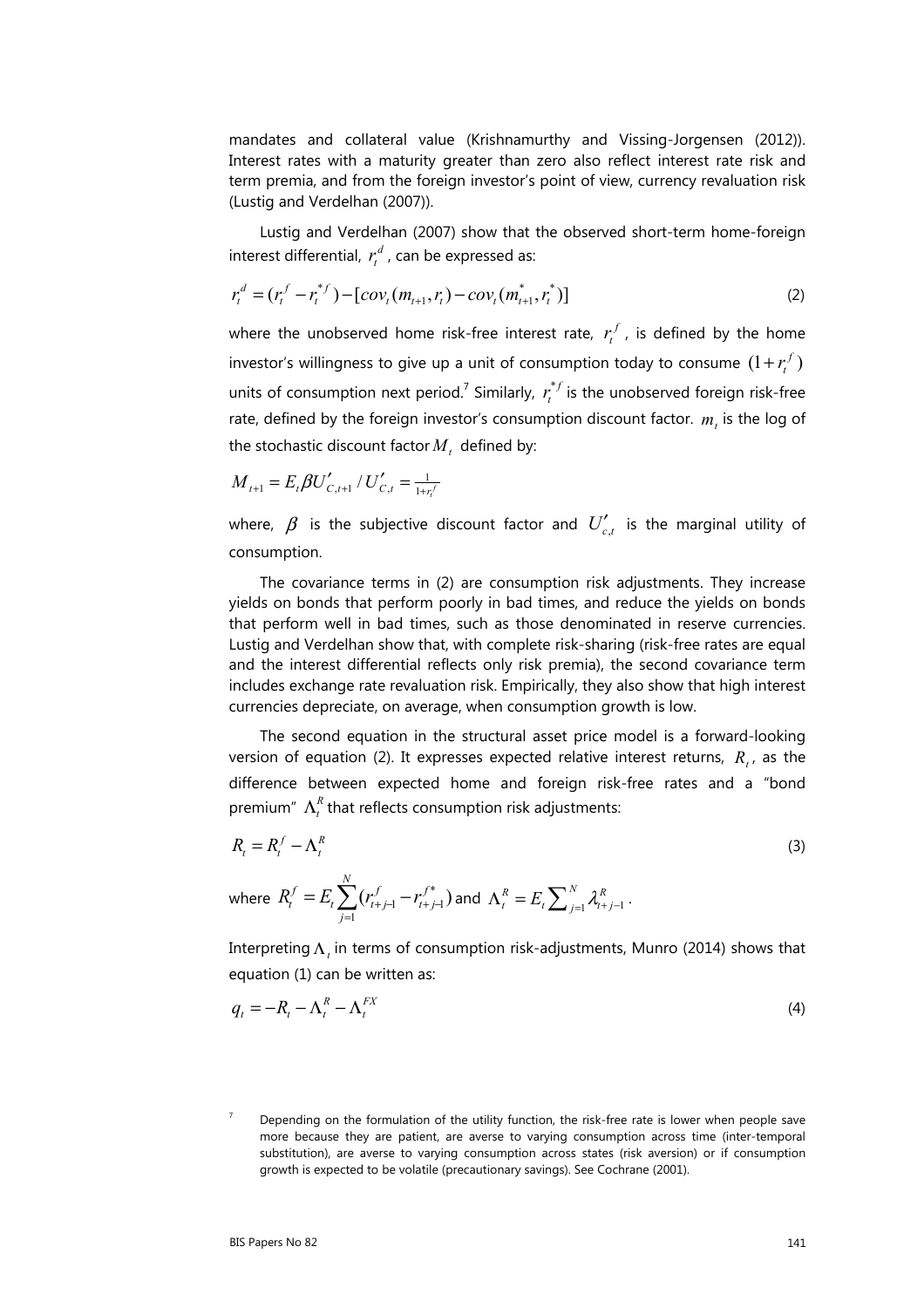where  $\Lambda_t^{FX} = \Lambda_t - \Lambda_t^R - E_t \overline{q}_t$  reflects a currency-specific premium, that reflects incomplete risk-sharing, and long-run fundamentals, such as relative productivity and the terms of trade. Despite the role of fundamentals, for convenience, here, we will refer to  $\Lambda_t^{FX}$  as the "currency premium".

Expected interest returns,  $R_{t}$  and the exchange rate excess return,  $\Lambda_{t}$  reflect common risk premia. If we assume that returns are risk-free, and estimate equation  $(4)$ :<sup>8</sup>

$$
\Delta q_t = -\alpha \Delta R_t - \Delta \Lambda_t + (E_{t+1} \overline{q}_t - E_t q_t) \tag{5}
$$

then our estimate of the parameter,  $\alpha$ , will be biased:

$$
\hat{\alpha} = \alpha + \frac{cov(-\Delta R_t, \varepsilon_{t+1})}{var(\Delta R_t)}
$$

In the limit of complete risk-sharing, $9$  consumption is perfectly correlated across countries, home and foreign risk-free rates are equal, and  $m = m^*$ . In that case, the risk-free interest rate differential is zero, and we should expect to estimate  $\hat{\boldsymbol{\chi}} = 1 + \frac{cov_t(\Lambda_t^R, -\Lambda_t^R)}{var(\Lambda_t^R)} = 0$  $\hat{\alpha} = 1 + \frac{cov_t(\Lambda_t^R, -\Lambda_t^R)}{var(\Lambda_t^R)} = 0$ . In the complete risk-sharing case, there is complete disconnect in the reduced-form relationship between expected short-term interest returns and changes in exchange rates. There is also disconnect between measures of risk that price domestic asset markets and measures of risk that price the exchange rate (Sarno et al (2012), Burnside (2012)).

### 3. Empirical approach

#### 3.1 Structural decomposition

To compare the risk and return characteristics of Asia-Pacific currencies, I first estimate the reduced-form relationship between exchange rates and expected returns (equation 5). Then I estimate the structural model defined by equations (3) and (4). The structural model decomposes the exchange rate and relative returns into three unobserved components – expected relative risk-free returns,  $R_t^f$ , the bond premium,  $\Lambda_t^R$  and the currency premium,  $\Lambda_t^{FX}$ , using  $q_t$  and  $R_t$  as observables.<sup>10</sup>

<sup>8</sup> Engel and West (2007) examine the unconditional correlation between  $q_t$  and  $R_t$  in differences to ensure stationarity.

<sup>9</sup> Complete risk-sharing is rejected in empirical studies (Backus and Smith (1993)). Kose et al (2003) find that, on average, consumption did not become more correlated across countries in the 1990s, despite financial integration.

<sup>&</sup>lt;sup>10</sup> Another potential empirical approach is instrumental variables. For example, the residual of equation (5) can be used as an instrument for the bond premium in equation (3). Thanks to Hugo Vega for suggesting this.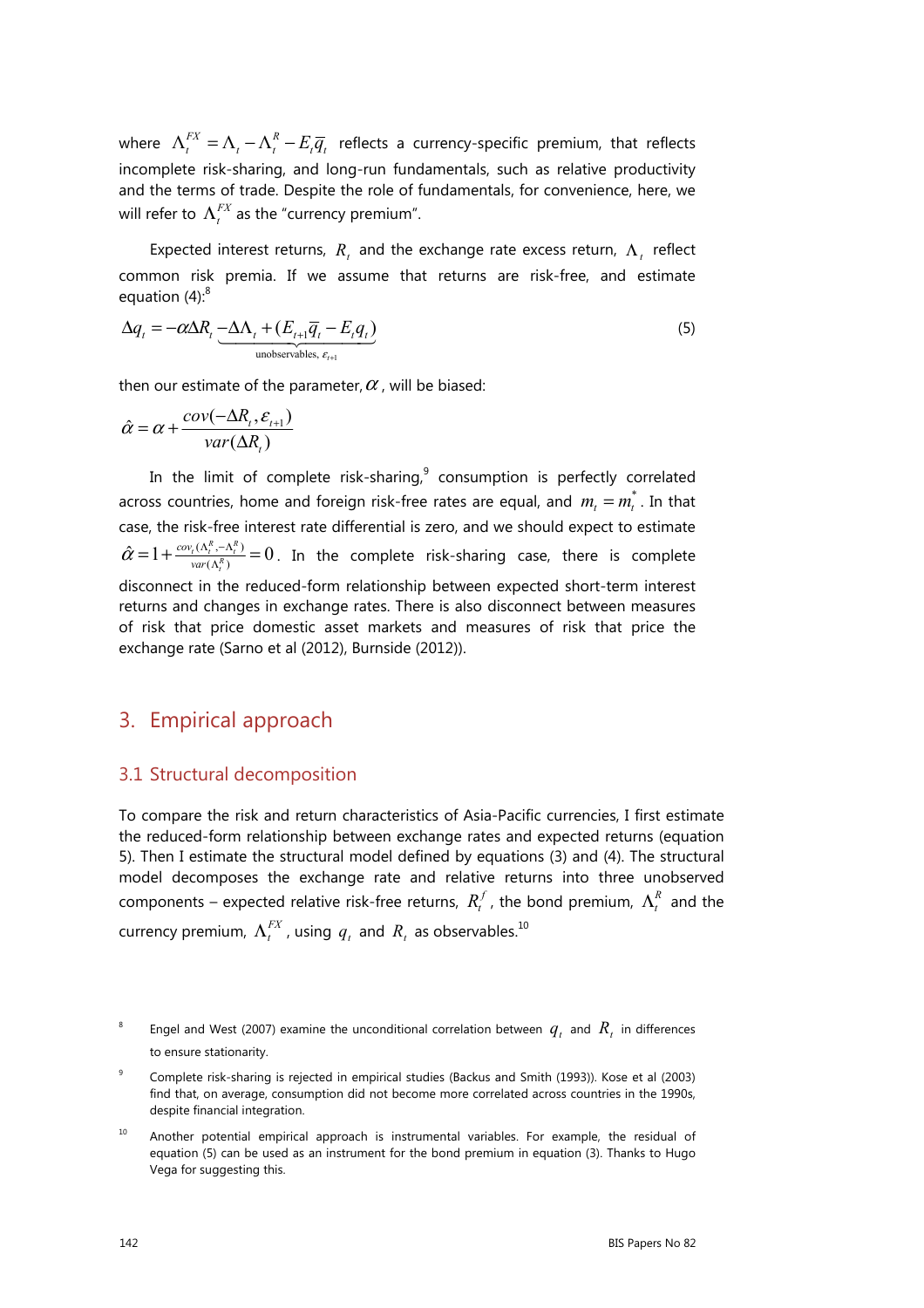The variables  $q_i$ ,  $R_i$  and  $\Lambda_i = (q_i - R_i)$  test as integrated for most currency pairs (Table 2). Therefore, the model is estimated in differences. $^{11}$ 

$$
\Delta q_t = -\Delta R_t - \Delta \Lambda_t^R - \Delta \Lambda_t^{FX} \tag{6}
$$

$$
\Delta R = \Delta R_t^f - \Delta \Lambda_t^R \tag{7}
$$

Intuitively, variation in  $q_t$  and  $R_t$  is attributed to three unobserved components: negative co-movement between  $q_t$ , and  $R_t$  is attributed to  $R_t^f$ ; other variation in *R*, is attributed to the bond premium,  $\Lambda_i^R$ ; and other exchange rate fluctuations are attributed to the currency premium  $\Lambda_t^{FX}$ .

The implied bias in the reduced-form equation (5) is the ratio of the variance of changes in the bond premium to the variance of  $\Delta R$ . Since variances must be positive, the parameter,  $\alpha$ , will be biased downwards from its risk-free value of one, consistent with the weak unconditional correlation between  $\Delta q$ , and  $\Delta R$ , in Engel and West (2010) and Table 3.

Applying this framework to a broad set of currencies, including emerging market currencies and more managed exchange rate regimes, allows us to compare, across currency regimes, the properties of the unobserved components,  $R_t^f$ ,  $\Lambda_t^R$ and  $\Lambda_t^{FX}$ , from the structural decomposition,.

### 3.2 Forecasts of real interest rate returns

To estimate the model (6) and (7) we need measures of  $q_t$  and  $R_t$ . Real exchange rates are constructed as nominal rates times relative consumer prices. For  $R_t$ , we need a forecast of future relative interest returns.<sup>12</sup>

The interest rate swap market provides a useful market-based measure of expected future short-term (Libor or equivalent) nominal returns. The swap rate is the rate the market is willing to pay (receive) in exchange for floating-rate interest payments (receipts). When participants agree on a fixed rate, it should provide a good forecast of future floating rate payments. The risk component of swap rates is generally low compared to bonds of the same maturity. No principal is exchanged, collateral may be posted against out-of-the-money positions, and the counterparties are often similarly rated banks (see Duffie and Singleton (1997)). However, they still reflect other premia such as term premia, interest rate risk and currency revaluation risk.

 $11$  Estimating in differences should also make estimates less sensitive to structural change. See Munro (2014) for robustness.

 $12$  Engel and West (2005, 2010) forecast future economic fundamentals, such as relative interest payoffs using AR(1) and VAR(2) models.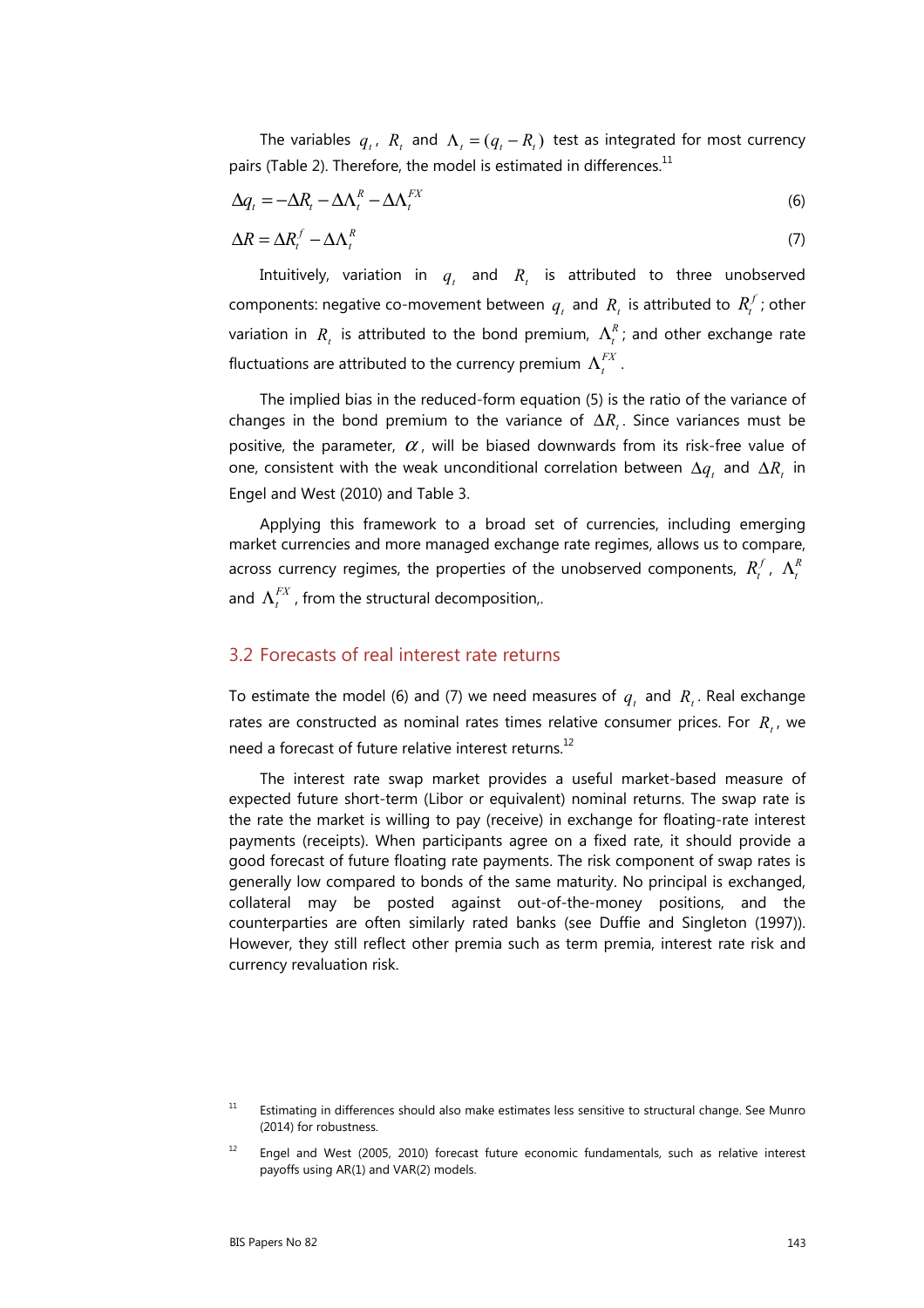The *N* -period interest-rate swap provides a forecast of the discounted sum of future short-term nominal floating Libor interest rates:

$$
(1+i_t^{PV})^N = E_t \prod_{k=1}^N \beta^k (1+i_{t+k-1})
$$

taking logs,

$$
Ni_t^{PV} \approx E_t \sum_{k=1}^{N} \beta^k i_{t+k}
$$

These discounted, 10-year forecasts not quite the infinite, undiscounted sum we would like, but it is a market-based forecast of short-term interest returns over a long horizon, based on transacted prices. $^{13}$  Zero-coupon swaps would provide an undiscounted forecast of future short-term rates, but are not readily available for the additional six currencies. $^{14}$ 

Expected relative real returns,  $R_t$ , are defined as expected relative nominal returns net of expected relative inflation:

$$
R_{t} = \sum_{k=0}^{119} (i_{t+k} - i_{t+k}^{*}) - E_{t} \sum_{k=1}^{120} (\pi_{t+k} - \pi_{t+k}^{*})
$$
  

$$
\approx 120 (i_{t}^{sw10} - i_{t}^{*sw10}) - \frac{(\rho_{\pi})^{2} (1 - \rho_{\pi}^{120})}{1 - \rho_{\pi}} (\pi_{t-1} - \pi_{t-1}^{*})
$$
(8)

where home and foreign 10-year nominal swap rates  $i_t^{swt10}$  and  $i_t^{ssw10}$  (% per month) are multiplied by 120 months to proxy a 120 month sum of returns. The expected 10-year sum of future relative inflation is proxied by an *N* -period AR1 forecast, based on observed  $t-1$  inflation.<sup>15</sup> The AR(1) coefficient for inflation is estimated jointly with other parameters.

### 3.3 Estimation, data and prior distributions

The model is estimated for the original eight US dollar (USD) currency pairs examined in Munro (2014), and six additional Asian USD currency pairs (see Table 1). For each USD currency pair, the model is estimated using demeaned observed data for the CPI-based real exchange rate,  $q_t$ , the 10-year swap

<sup>13</sup> Those forecasts are the basis for a vast volume of transactions: the Bank for International Settlements (2013) reports that the notional amount of interest rate swaps outstanding globally in December 2012 was \$490 trillion.

 $14$  The Euler equations for home and foreign bonds, from which UIP is derived, are discounted sums. The relative price is undiscounted. Plain vanilla swap rates are highly correlated with zero coupon swaps, so plain vanilla swaps should provide a good proxy for movements in expected returns in our framework that relies on sign restrictions. Munro (2014) shows the results using zero-coupon and plain-vanilla swaps to be qualitatively similar. Kano (2014) argues that the appropriate discount rate is well below one.

<sup>15</sup> Break-even inflation rates, derived from inflation-indexed bonds, might provide a better measure of expected inflation. In practice, inflation-indexed bonds are only systematically issued in a few jurisdictions, markets are often not very liquid and data samples are short.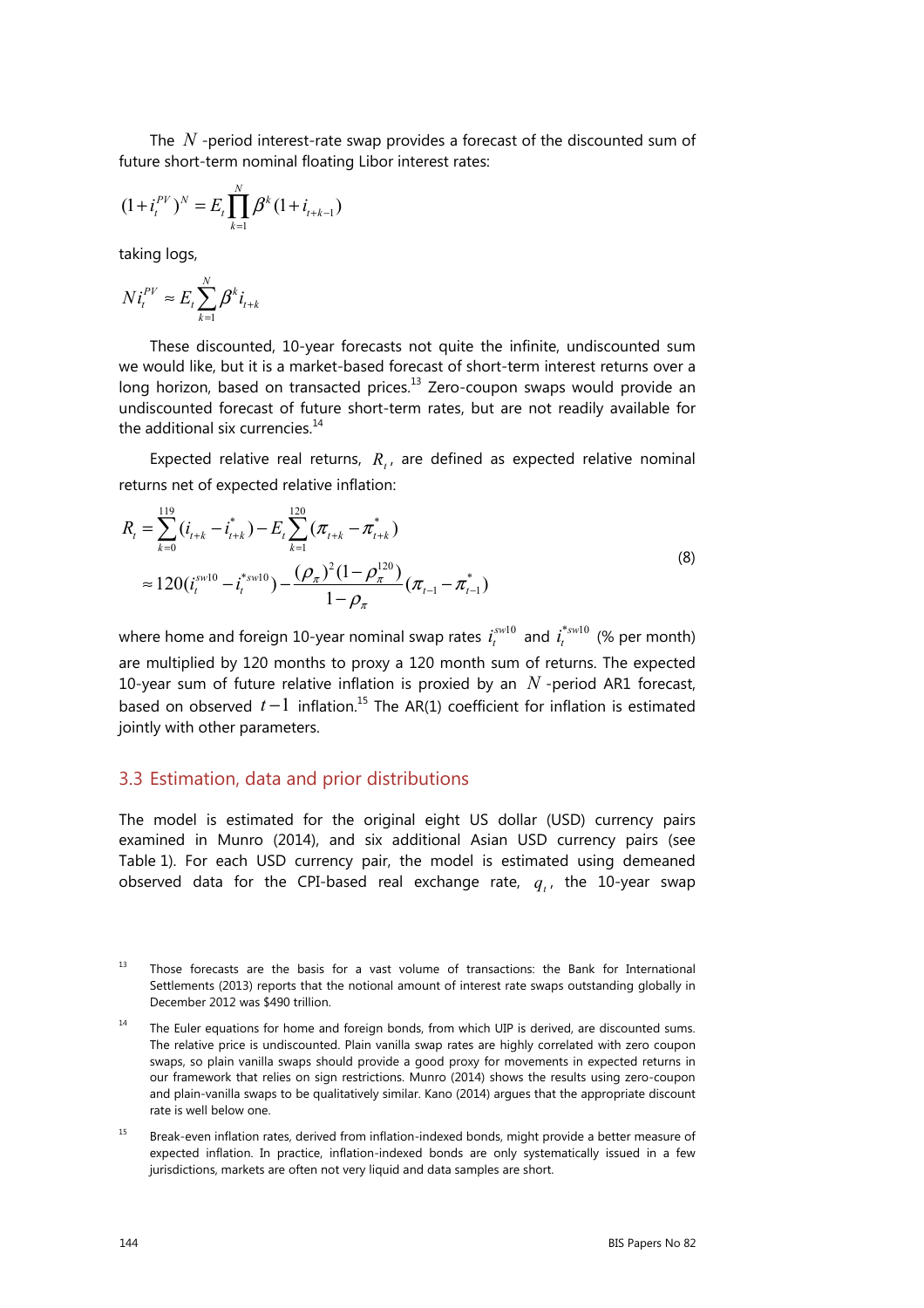differential, and relative annual CPI inflation  $(\pi_t^{12} - \pi_t^{12*})$ . The "home" currency is always the USD. The start date of the sample is limited by the available period for swap data on Bloomberg. The end of the sample is March 2014. Exchange rate and interest rate data are end-month. Data sources are shown in Appendix A.

The real exchange rates and forecasts of relative returns,  $R_t$ , are shown in Graph 1a for the original eight currencies and Graph 1b for the six additional Asian currencies. Descriptive statistics for  $q_t$ ,  $R_t$  and  $\Lambda_t$  are shown in Table 3.

The model is estimated using Bayesian techniques.<sup>16</sup> In a first step, the mode of the posterior distribution is estimated by maximising the posterior function, that combines the prior information on the parameters with the likelihood of the data. In a second step, the Metropolis-Hastings algorithm is used to sample the posterior space and build the posterior distributions. The posterior distributions are from a Metropolis-Hastings chain, of which the first third is discarded. Acceptance rates are about 30%. Convergence is established using chi-squared statistics comparing the means of the beginning and end of the retained section of the Markov chain (Geweke (1992)). Dispersed priors restrict shock variances to be positive (Table 4).

For estimation, the full model also includes an expression for the forecast of expected real returns  $R_t$  (equation 8), accounting identities that relate levels and differences, and an AR(1) process for the evolution of annual inflation  $(\pi_t^{12} - \pi_t^{12*})$ .

### 4. Results

#### 4.1 Posterior estimates

Table 4 reports the reduced-form estimates (top panel) and the structural estimates (bottom panel) for the 14 currency pairs. The posterior estimates of the parameters and shock standard deviations are well identified in the sense that the posterior distributions are distinct from the prior distributions as shown in Graph 2.

The estimates of  $\alpha$  in equation (5) suggest a weak relationship between exchange rates and expected returns. The parameter  $\alpha$  is consistently estimated to be well below one, consistent with the correlations reported in Engel and West (2010). The average estimate of  $\alpha$  for the six additional Asian currencies (HKD, KRW, MYR, PHP, SGD and THB) is near zero. That is low compared a theoretical value of one, $^{17}$  and lower than the average reduced-form estimate of 0.44 for the original eight currency pairs. $^{18}$  How can we understand the weaker estimates for the

<sup>&</sup>lt;sup>16</sup> See An and Schorfheide (2007) for a description of this methodology. The estimation is implemented in Dynare (Adjemian et al (2011)).

<sup>&</sup>lt;sup>17</sup> The theoretical value for  $\alpha$  may be greater than unity because we ignore interest rate differentials beyond 10-years and because we use a discounted sum of expected returns by using plain vanilla swaps rather than zero coupon swaps.

 $18$  This is higher than the 0.35 baseline estimate reported in Munro (2014) because the explanatory variable, R<sub>t</sub>, is a smaller, discounted sum constructed from plain vanilla swaps rather than zero coupon swaps.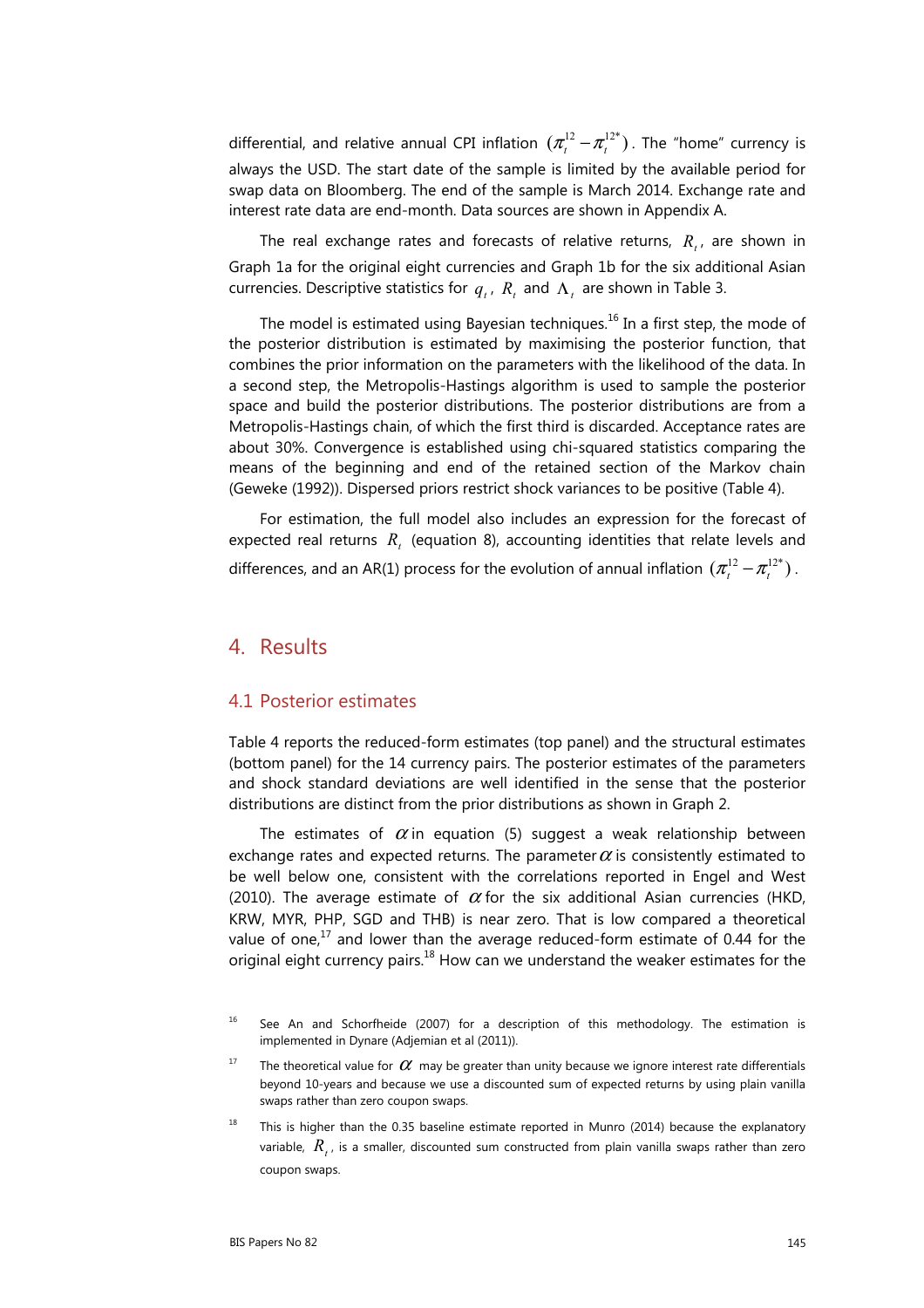additional Asian currencies? While capital controls may play a role for some currencies, for others, such as the HKD, capital markets are very open.

From the perspective of the structural model (equations 6 and 7), the reducedform estimate of  $\alpha$ , is biased downward from one if observed interest returns are not risk-free. The downward bias is increasing in the volatility of the bond premium and falling in the volatility of  $R_{\iota}$  (bias =  $-var(\Delta \Lambda_{\iota}^R) / var(\Delta R_{\iota})$ ). The structural decomposition attributes the low reduced-form estimates to two factors. The main factor is the variance of the bond premium. The average standard deviation of changes in the bond premium for the six additional Asian currencies, at 2.9% is about double the average 1.4% for the original eight currency pairs.

The second factor that contributes to low reduced-form estimates is the variance of changes in relative risk-free returns. The average standard deviation of relative risk-free returns is slightly smaller for the additional Asian currencies, at 0.9%, compared to 1.2% for the eight original currency pairs. The lower variance of relative risk-free returns increases the reduced-form estimation bias by reducing the variance of  $R_t$ , the denominator in the bias equation.

The estimated volatility of relative risk-free returns is particularly low for the HKD and CAD, helping to explain the low reduced-form estimates of  $\alpha$  for those currencies. The low variance of relative risk-free returns is interesting in terms of the higher implied degree of risk-sharing. As countries become more financially integrated, we expect consumption growth to be increasingly correlated, so that risk-free rates, defined by consumption discount factors, converge. The low estimated volatility of relative risk-free returns for the CAD and HKD relative to the USD suggest that the degree of financial market completeness increases with a common currency (Hong Kong SAR) or with a high degree of economic integration (Canada).

Together, the higher degree of risk-sharing (lower variance of the relative riskfree returns) and the larger relative bond premium imply severely biased estimates of  $\alpha$  for the six additional Asian currencies. The implied reduced-form estimation bias is shown in the right hand column in the bottom section of Table 4. For the additional Asian currencies, the reduced-form estimation bias implied by the structural model averages –0.92, compared to –0.58 for the original eight currency pairs.

#### 4.2 Variance decomposition

When observed interest rates are assumed to be risk-free, all of the variance of relative returns is attributed to relative risk-free rates (Table 5 top panel, last two columns). When risk is accounted for, the relative bond premium accounts for 55% of the variance in expected relative returns, on average (Table 5 bottom panel). For the additional six Asian currencies, the relative bond premium accounts for an average 88% of the variance of changes in expected relative returns.

When risk is accounted for, risk-free returns account for a considerably higher share of exchange rate variance. Relative risk-free returns account for an average 19% of exchange rate variance, compared to 5% in the reduced-form equation (Table 5, first three columns). For the additional six Asian countries, relative risk-free returns account for an average 24% of exchange rate variance, compared to 4% in the reduced-form equation. The contribution of relative risk-free returns to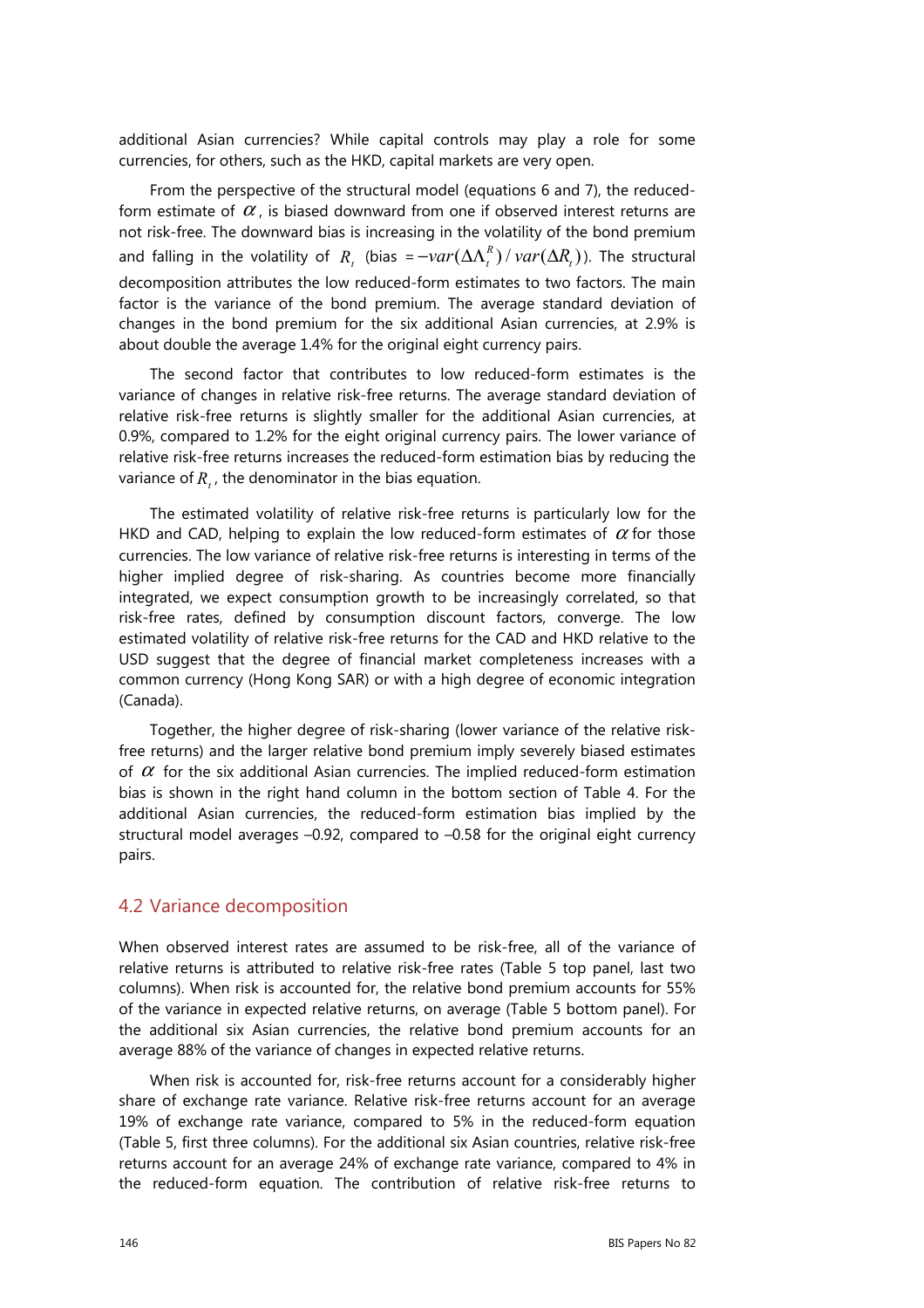exchange rate variance is highest for the HKD at nearly 50%. Overall, even though UIP is assumed to hold in the structural decomposition, movements in the currency premium (risk and changes in expected long-run fundamentals) account for about three quarters of exchange rate variance, on average.

#### 4.3 Unobserved components and exchange rate regimes

While the estimated bond premium volatility tends to be higher for the additional Asian currencies, there appears to be a trade-off. The volatility of the currency premium for those currencies (except the Korean won) is correspondingly smaller, and the volatility of relative risk-free returns is slightly smaller. Graph 3 illustrates those trade-offs.

In Graph 3, the currencies are ordered according to the ratio of the currency premium volatility to bond premium volatility. That ordering loosely groups the currencies according to IMF de facto exchange rate regimes.<sup>19</sup> At the right, the Hong Kong dollar (currency board, dark colour) has the highest currency premium to bond premium variance. The currencies classified as partly managed (medium colour) tend to lie towards the right. Currencies that are classified in the most freely floating category (lighter colour) over the whole 2000–12 period (see Table 1) tend toward the left, and have smaller relative bond premium volatility relative to currency premium volatility.

Another potential indicator of the exchange rate regime is the ratio of foreign currency reserves to GDP. The reserves to GDP ratio is an indicator of foreign exchange market intervention capacity. For more managed currencies a substantial stock of reserves is required to credibly stabilise exchange rates in the event of downward pressure on the currency. For countries with floating exchange rates, there is less reason to incur the carry cost of holding a large stock of reserves. Reserves tend to be expensive to hold because the tendency of reserve currencies to appreciate in bad times, when the marginal utility of consumption rises, lowers the yield on reserve currencies (Lustig and Verdelhan (2007)).

Graph 4 plots the standard deviations of the risk and risk-free components against reserves/GDP. For these 14 currencies, countries with greater foreign exchange market intervention capacity tend to have more volatile bond premia and less volatile currency premia. For the latter, the slope coefficient of -1.8% is significant to the 1% level. The slope coefficient for the bond premium is a little smaller in magnitude at 1.2%. It is not significant, unless the PHP outlier is removed, in which case, the slope coefficient is little changed, but is significant to the 1% level and the  $R^2$  statistic increases from 0.12 to 0.57.

The standard deviation of innovations in relative risk-free rates declines slightly with reserves/GDP. The slope coefficient, at -0.40%, is relatively small and is significant to the 5% level. If the CAD is excluded, on the basis that close geography and trade integration might play a role in that case, the slope coefficient is still relatively small at -0.47, and is significant to the 1% level.

 $19$  There is no perfect measure of exchange rate regime and popular measures of regime are not highly correlated. See Klein and Shambaugh (2010) for a summary of the literature.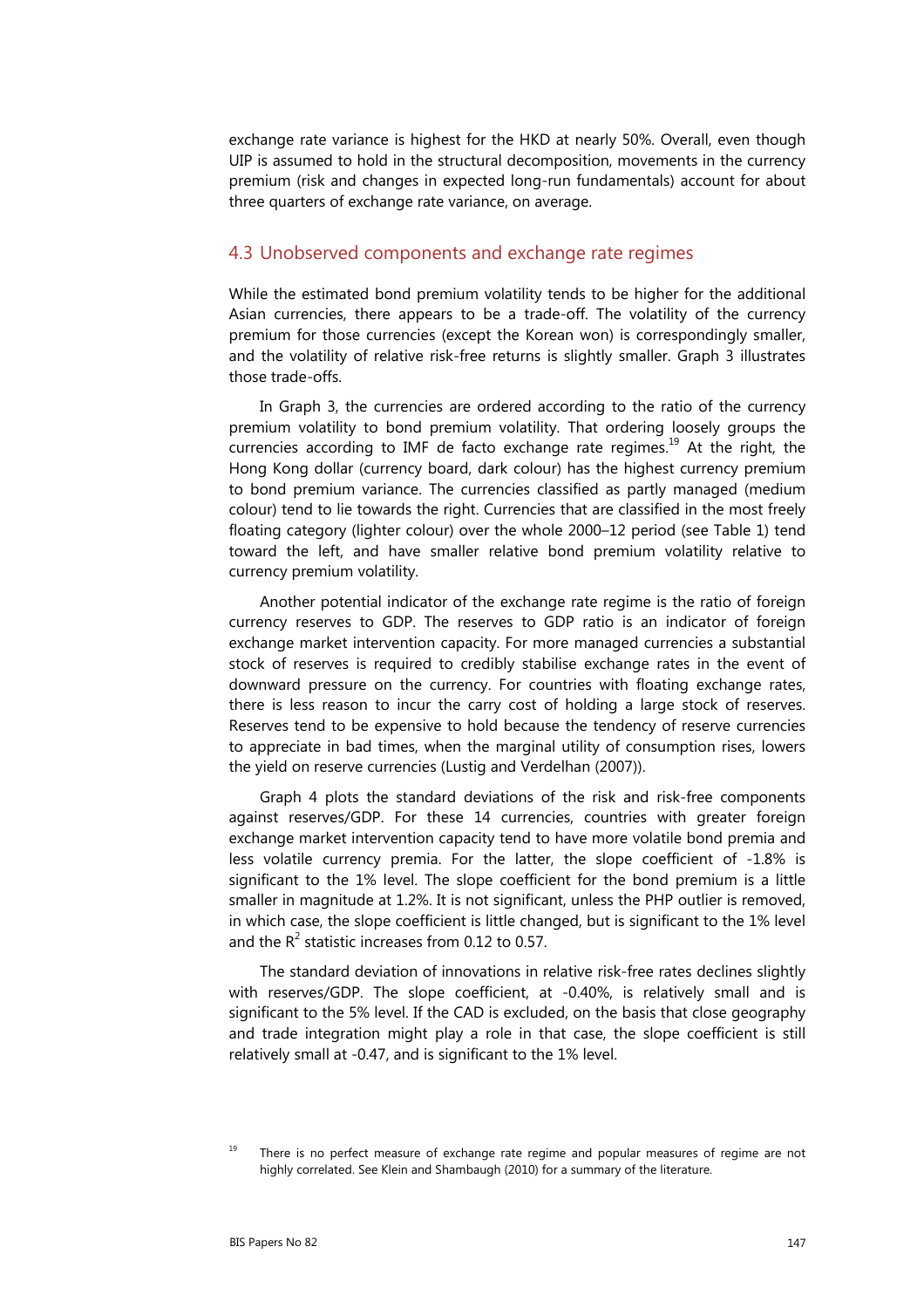#### 4.4 The trilemma and trade-offs

For a financially open economy, Mundell's trilemma is usually stated as a trade-off between capital mobility, a stable exchange rate, and the ability to conduct an independent monetary policy (Graph 5, top panel). Of those three, we can only achieve two. Mundell's monetary policy trilemma is based on the Mundell-Fleming model.<sup>20</sup> However, that model is inconsistent with UIP, because it abstracts from expectations (Wren-Lewis (2013), Dornbusch (1976a)), and abstracts from risk. Both are central to the model used here.

In a modern open-economy model, monetary policy trade-offs, akin to those of Mundell, can be stated simply in terms of interest parity (Obstfeld et al (2005)). As illustrated in the centre panel of Graph 5, with an open financial account, arbitrage is active and UIP links the exchange rate with expected relative returns. Taking the expected path of the foreign interest rate as given, the home policymaker can either stabilise the exchange rate or control the home interest rate path, but not both. Arbitrage in vast foreign exchange and fixed income markets pins down the other. When the trilemma is framed in terms of arbitrage, independent monetary policy has been replaced with stabilisation of the domestic interest rate path. $^{21}$ 

The trade-off is not so simple when we consider expectations about future interest rates and risk, which also matter for the exchange rate. Central banks typically control an overnight interest rate, while the exchange rate reflects the entire expected future paths of home and foreign interest rates. The influence of short-term rates on longer-term rates, through the expectations hypothesis, is constrained by economic conditions (Bernanke (2013)).<sup>22</sup> Moreover, term premia are increasingly important for less certain payoffs further into the future.

The trade-off between volatility of the bond premium, the currency premium and, to a lesser extent, risk-free returns, and the correlation of those trade-offs with measures of the exchange rate regime (Graphs 3 and 4), suggest a role for risk and risk sharing in understanding monetary policy trade-offs (Graph 5, bottom panel). Exchange rate stabilisation is associated with lower currency premium variance, but with higher relative bond premium variance. That is, observed interest rates are further from the underlying risk-free rate.

The idea that the currency premium is less volatile in a managed exchange rate regime makes sense. If foreign exchange market intervention achieves the purpose of stabilising the exchange rate relative to the base country, then the less volatile exchange rate translates into a smaller currency premium. The larger "currency

 $20$  See Mundell (1962) and Fleming (1962).

 $21$  This formulation of the trilemma is helpful in understanding Singapore's monetary system. The objective of the Monetary Authority of Singapore is stated in terms of an inflation target, suggesting independent monetary policy, but is achieved through an intermediate exchange rate target with foreign exchange market intervention as the primary instrument. For a financially open economy, that combination appears to contradict Mundell's trilemma. While a managed exchange rate implies giving up control over the home interest rate path, there is no reason that the exchange rate target cannot be varied as a function of home inflation. In the Singaporean case, imports account for a large share of the CPI basket, so the exchange rate has a strong effect on inflation.

 $22$  Future interest rates may be influenced through unconventional policies such as forward guidance and bond purchases. In addition, prudential policies may influence the supply/demand for credit.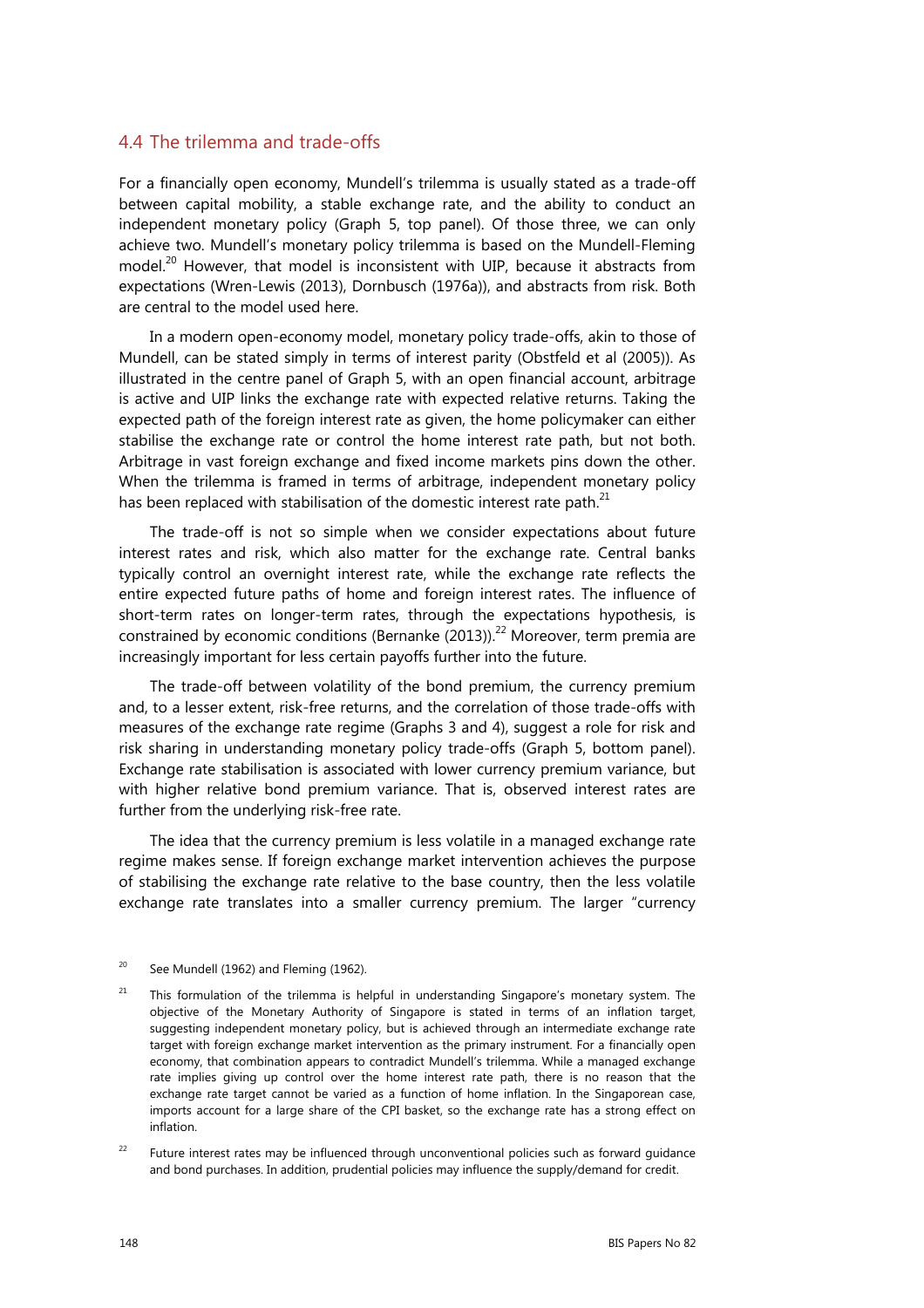premium" in floating exchange rate currencies may also reflect more variable longrun fundamentals that affect the choice of the exchange rate regime, ex ante.

Conversely, in floating exchange rate countries, monetary policy appears to stabilise the bond premium – the distance between observed interest rates and the underlying risk-free rate. That is consistent with the idea that optimal monetary policy, in a floating exchange rate regime, sets interest rates close to the underlying risk-free rate (Woodford (2003), Broadbent (2014)).

Asian countries appear to have achieved a varied degree of additional exchange rate management but to have given up a corresponding degree of interest rate control. That result supports the idea that countries may not be limited to "corner" solutions of the trilemma (Klein and Shambaugh (2013)).

#### 4.5 Derived risk premia, capital flows and the VIX index

Through the lens of the risk-augmented asset price model, we have interpreted  $\Lambda_t^R$ as a bond premium and  $\Lambda_t^{FX}$  as a currency premium plus long-run fundamentals. However, we cannot rule out a role for the supply and demand effects of crossborder capital flows. Empirically, cross-currency flows are large and volatile,  $23$  so may have significant short-term effects on prices,  $24$  and reflect a variety of factors including, risk, portfolio shifts, "carry trade", safe-haven flows and central bank intervention.

Cerutti et al (2014) and Rey (2013) link the VIX index<sup>25</sup> to the global financial cycle and cross-border flows. Table 6 shows correlations between changes in the VIX index and changes in the exchange rates and the unobserved components. When the VIX index rises, non-reserve currencies depreciate (first column). Through the lens of the risk-adjusted model, non-reserve currencies depreciate because their currency premium rises relative to the USD.<sup>26</sup>

For some currencies, the foreign bond premium also rises relative to the USD when VIX rises, but that effect is generally weaker, is less consistent across currency pairs, and has little effect on the currency – only risk-adjusted returns matter for the exchange rate.

In practice, risk premia and capital flows are often closely related. Empirically, stress events are often associated with large capital flows. Uncertainty or a rise in

- $24$  Evans and Lyons (2002, 2006) show that flows through foreign currency markets have strong explanatory power for exchange rate movements.
- <sup>25</sup> The VIX index is the implied volatility of the S&P 500 equity index.
- $26$  Changes in VIX tend to be dominated by periods of elevated uncertainty and safe haven flows. Speculative positioning in the International Money Market (IMM) of the Chicago Merchantile Exchange is perhaps more indicative of cross-border capital flows in normal times. In contrast to the correlations for changes in VIX, Munro (2014) shows that, when IMM positioning in a currency increases relative to the USD, that currency appreciates because the foreign bond premium falls and foreign risk-free returns rise relative to US risk-free returns. Those correlations do not inform on causality. IMM positioning is not reported for the additional Asian currencies.

<sup>&</sup>lt;sup>23</sup> For advanced countries, gross current account credits and debits typically account for less than 1% of foreign exchange market turnover reported in the BIS Triennial Central Bank Survey of Foreign Exchange and Derivatives Market Activity.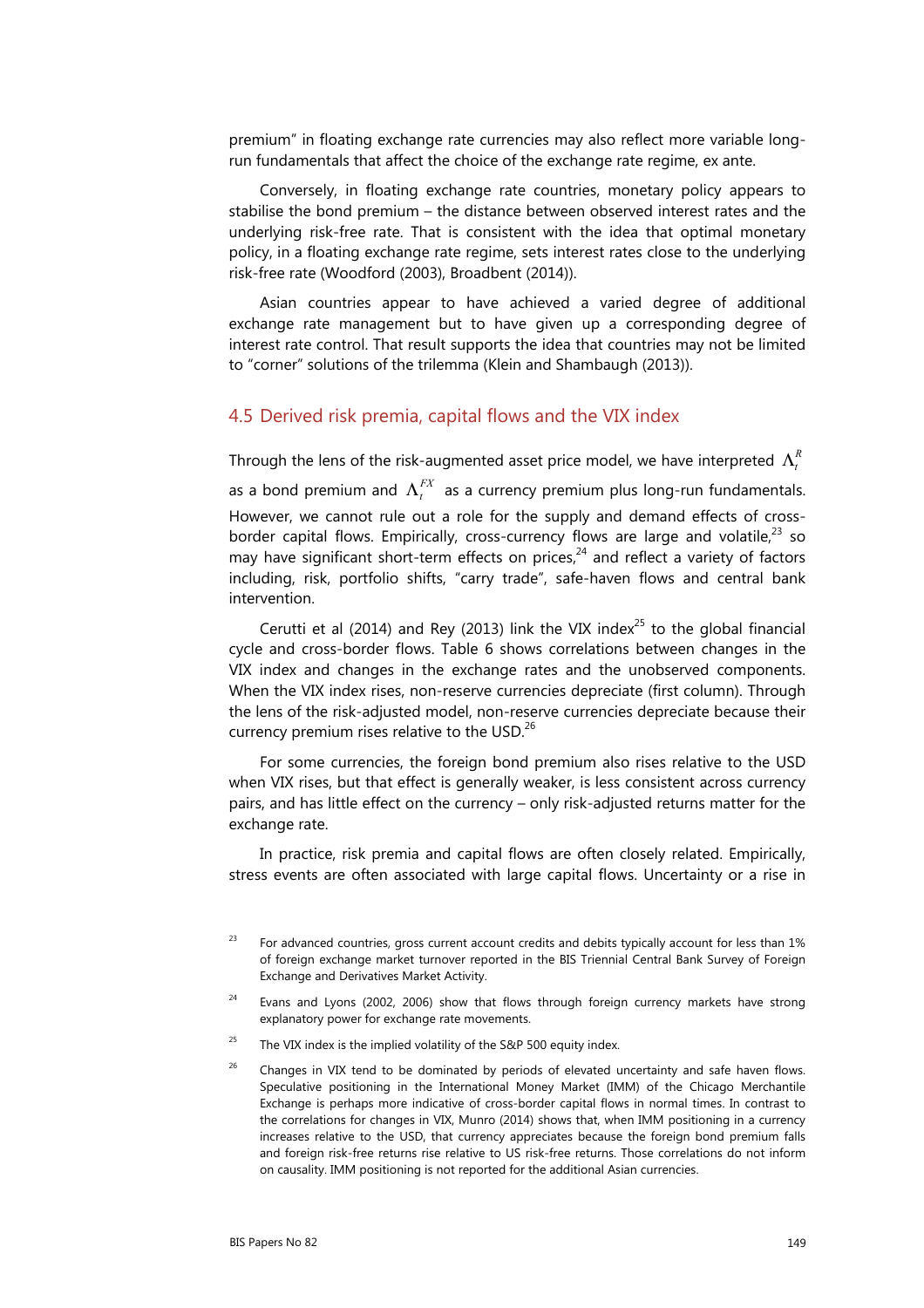risk may generate safe haven flows, or a retreat from risky assets; and expectation of flows in/out of asset markets, in turn, affect the risk of holding assets in those markets. In principle, assets can be repriced without actual flows (Fama (1965)), so a lasting role for flows implies some sort of limit to capital free arbitrage (Shleifer and Vishny (1997)).

## 5. Conclusions

This paper examined the risk and return properties of exchange rates and expected relative interest returns, for a diverse group of currencies, including nine Asia Pacific currencies. Extending the analysis of Munro (2014) to include six additional Asian currencies both confirms the original results and provide a new perspective.

When risk is not accounted for, the relationship between exchange rates and expected returns is estimated to be weak, and even weaker for the additional six Asian USD currency pairs. That weaker reduced-form relationship for more managed currencies can be understood in terms of a larger wedge between the underlying risk-free rate and the observed interest rate. That wedge – the bond premium – is a source of reduced-form estimation bias. When risk is accounted for, relative risk-free returns account for about 20% of exchange rate variance, on average, compared to about 5% when interest rates are assumed to be risk-free. Overall, even when UIP holds, the bulk of exchange rate variation is attributed to currency-specific premia, linked to incomplete risk sharing, and to short-term changes in expected long-run fundamentals.

The additional Asian currencies provide a new perspective. There appears to be a trade-off between bond premium volatility and volatility of the currency premium or fundamentals. That trade-off is significantly related to measures of the exchange rate regime. Countries with more managed exchange rates have more volatile bond premia and correspondingly less volatile currency premia or long-run fundamentals. To a lesser extent, more managed currencies' risk-free rates move more closely with US risk-free rates. Asia-Pacific currencies span a full range of exchange rate regimes and risk premium trade-offs. The paper supports the idea that countries are not limited to the corners of the trilemma, and points to a role for risk and risk-sharing in monetary policy trilemma trade-offs.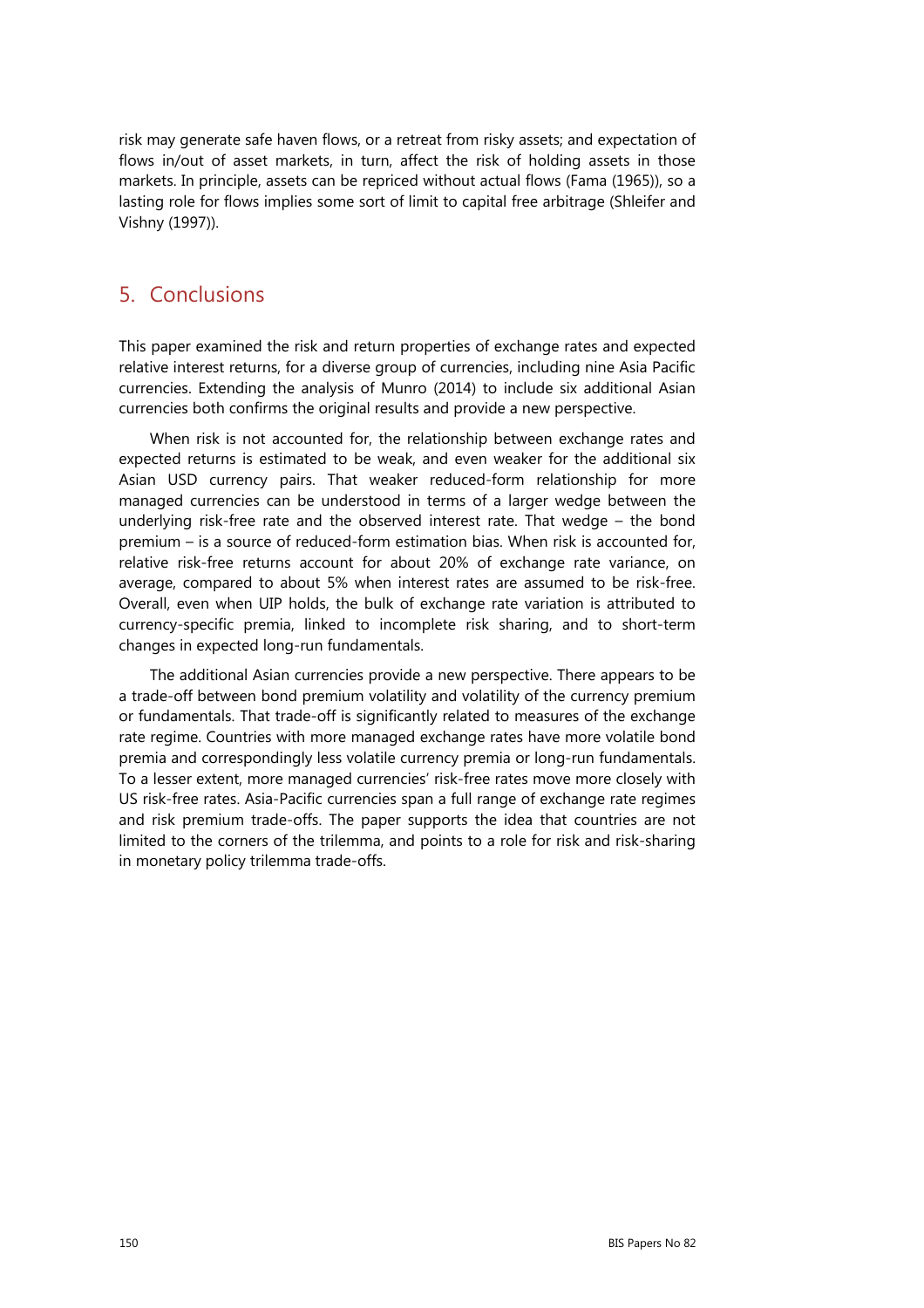| IMF de facto exchange rate classification 2000-12<br>Table 1 |      |      |      |           |                     |      |      |
|--------------------------------------------------------------|------|------|------|-----------|---------------------|------|------|
|                                                              | 2000 | 2002 | 2004 | 2006      | 2008                | 2010 | 2012 |
| Additional six Asian currencies                              |      |      |      |           |                     |      |      |
| <b>HKD</b>                                                   | CB   | CB   | CB   | CB        | CB                  | CB   | CB   |
| <b>MYR</b>                                                   | P    | P    | P    | MF        | MF                  | MF   | MF   |
| SGD                                                          | MF   | MF   | MF   | MF        | MF                  | MF   | MF   |
| THB                                                          | FF   | MF   | MF   | MF        | MF                  | F    | F    |
| PHP                                                          | FF   | FF   | FF   | FF        | FF                  | F    | F    |
| <b>KRW</b>                                                   | FF   | FF   | FF   | FF        | FF                  | F    | F    |
| Original currency pairs                                      |      |      |      |           |                     |      |      |
| <b>CHF</b>                                                   | FF   | FF   | FF   | FF        | FF                  | FF   | MF   |
| <b>AUD</b>                                                   | FF   | FF   | FF   | <b>FF</b> | FF                  | FF   | FF   |
| CAD                                                          | FF   | FF   | FF   | <b>FF</b> | FF                  | FF   | FF   |
| <b>EUR</b>                                                   | FF   | FF   | FF   | FF.       | FF                  | FF   | FF   |
| GBP                                                          | FF   | FF   | FF   | <b>FF</b> | FF                  | FF   | FF   |
| JPY                                                          | FF   | FF   | FF   | FF.       | FF                  | FF   | FF   |
| <b>NZD</b>                                                   | FF   | FF   | FF   | FF        | FF                  | FF   | FF   |
| <b>SEK</b>                                                   | FF   | FF   | FF   | FF        | $\mathsf{FF}% _{0}$ | FF   | FF   |

Source: International Monetary Fund, Annual Report, various issues. The IMF classification system was revised in 2009 (see https://www.imf.org/external/pubs/cat/longres.aspx?sk=23311.0.).

Note: CB=currency board, P=other pegged arrangement, MF=managed float, F=floating with some intervention, FF=freely floating. HKD=Hong Kong dollar, MYR=Malaysian ringgit, SGD=Singapore dollar, THB=Thai baht, PHP=Phillipine peso, KRW=Korean won, AUD=Australian dollar, CAD=Canadian dollar, CHF=Swiss franc, EUR=euro, GBP=Bristish pound, JPY=Japanese yen, NZD=New Zealand dollar, SEK=Swedish krona. All currencies are measured against the US dollar.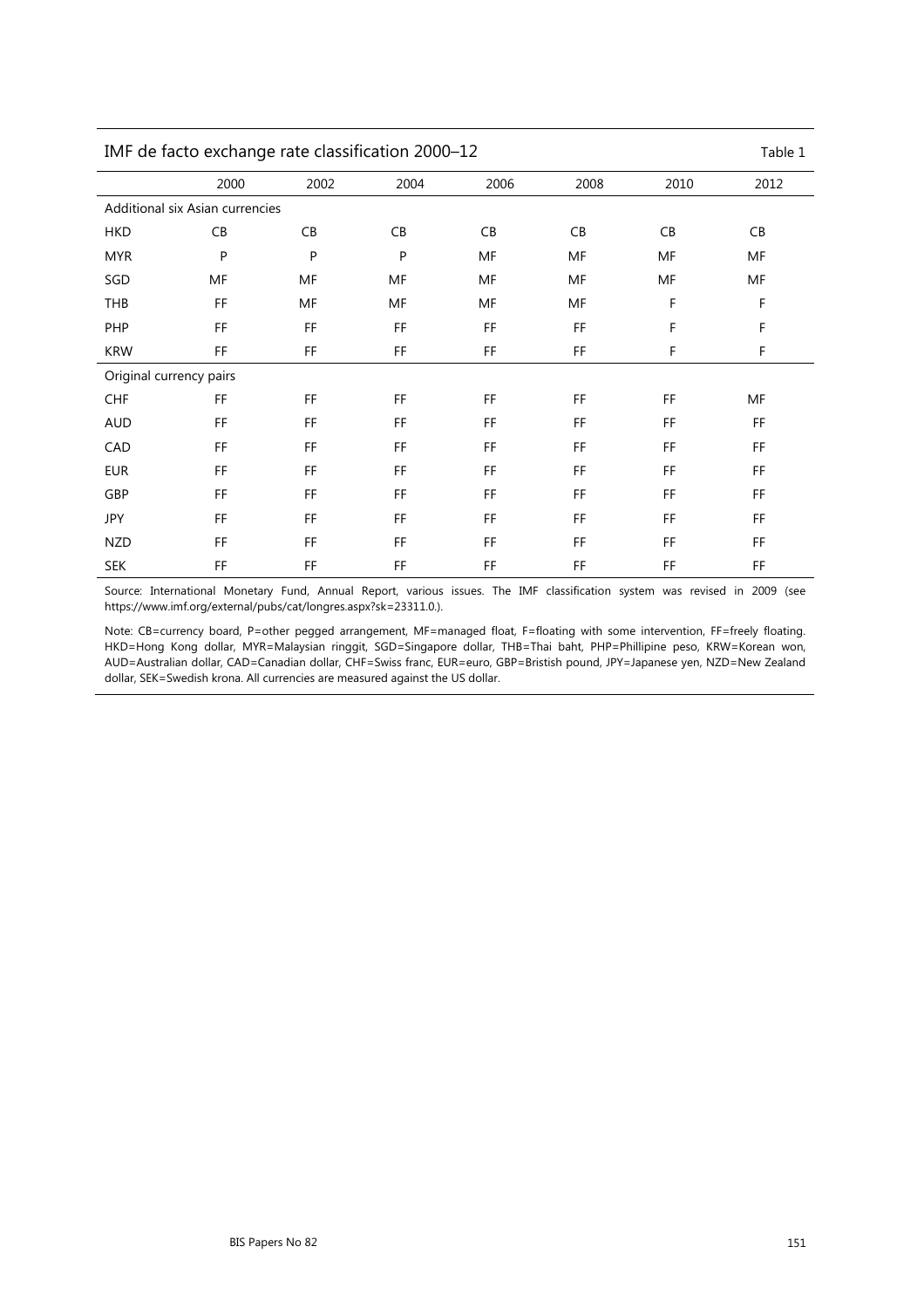| Unit root tests | Table 2 |
|-----------------|---------|
|-----------------|---------|

|            | Real exchange rate, $q_{t}$ |                |         | Forecast returns, $R_t$ |                  |       | $\Lambda_t = -(q_t + R_t)$ |                  |            |
|------------|-----------------------------|----------------|---------|-------------------------|------------------|-------|----------------------------|------------------|------------|
|            | Statistic                   | lag            |         | statistic               | lag              |       | statistic                  | lag              |            |
|            |                             |                |         |                         | Levels           |       |                            |                  |            |
| <b>AUD</b> | $-2.8$                      | $\mathbf 0$    | $\star$ | $-2.0$                  | $\boldsymbol{0}$ |       | $-2.1$                     | $\mathbf 0$      |            |
| CAD        | $-2.6$                      | 0              |         | $-2.2$                  | 0                |       | $-2.0$                     | $\mathbf 0$      |            |
| CHF        | $-3.5$                      | 0              | $***$   | $-2.3$                  | 0                |       | $-2.3$                     | 0                |            |
| <b>EUR</b> | $-2.2$                      | $\mathbf 0$    |         | $-2.2$                  | 0                |       | $-2.2$                     | $\mathbf 0$      |            |
| GBP        | $-2.9$                      | 0              | $\star$ | $-2.3$                  | 0                |       | $-2.4$                     | 0                |            |
| <b>JPY</b> | $-2.1$                      | 0              |         | $-2.6$                  | 0                |       | $-2.8$                     | 0                | $^{\star}$ |
| <b>NZD</b> | $-3.9$                      | 0              | ***     | $-2.3$                  | 0                |       | $-2.1$                     | 0                |            |
| <b>SEK</b> | $-2.8$                      | 0              | $\star$ | $-2.0$                  | 0                |       | $-2.2$                     | 0                |            |
| <b>KRW</b> | $-2.5$                      | $\overline{2}$ |         | $-2.4$                  | 0                |       | $-2.3$                     | $\boldsymbol{0}$ |            |
| <b>HKD</b> | $-3.3$                      | $\overline{0}$ | $***$   | $-1.5$                  | 1                |       | $-3.8$                     | $\overline{0}$   | $***$      |
| SGD        | $-2.5$                      | 0              |         | $-2.6$                  | 0                |       | $-3.5$                     | $\mathbf 0$      | ***        |
| <b>MYR</b> | $-3.4$                      | 0              | $***$   | $-2.0$                  | 0                |       | $-3.0$                     | $\mathbf 0$      | $***$      |
| PHP        | $-3.1$                      | 0              | $***$   | $-3.4$                  | 0                | $***$ | $-3.0$                     | $\mathbf 0$      | $***$      |
| THB        | $-3.4$                      | 0              | $***$   | $-3.6$                  | $\mathbf 0$      | $***$ | $-3.3$                     | $\boldsymbol{0}$ | $***$      |
|            |                             |                |         |                         | Differences      |       |                            |                  |            |
| <b>AUD</b> | $-14.8$                     | $\overline{0}$ | $***$   | $-15.4$                 | $\mathbf 0$      | $***$ | $-15.5$                    | $\overline{0}$   | $***$      |
| CAD        | $-16.7$                     | 0              | ***     | $-15.7$                 | 0                | ***   | $-16.4$                    | $\overline{0}$   | $***$      |
| CHF        | $-16.0$                     | 0              | ***     | $-13.4$                 | 1                | ***   | $-16.0$                    | 0                | ***        |
| <b>EUR</b> | $-13.9$                     | 0              | $***$   | $-14.9$                 | $\mathbf 0$      | $***$ | $-13.5$                    | $\mathbf 0$      | $***$      |
| GBP        | $-15.0$                     | 0              | ***     | $-13.6$                 | $\mathbf{1}$     | $***$ | $-15.4$                    | $\mathbf 0$      | ***        |
| <b>JPY</b> | $-15.5$                     | 0              | ***     | $-14.5$                 | $\mathbf{1}$     | $***$ | $-17.0$                    | $\mathbf 0$      | $***$      |
| <b>NZD</b> | $-6.6$                      | $\overline{2}$ | ***     | $-13.1$                 | $\mathbf{1}$     | $***$ | $-15.2$                    | $\overline{0}$   | $***$      |
| <b>SEK</b> | $-15.3$                     | $\overline{0}$ | ***     | $-15.6$                 | 0                | ***   | $-15.8$                    | $\overline{0}$   | $***$      |
| <b>KRW</b> | $-13.1$                     | 0              | ***     | $-12.9$                 | 1                | ***   | $-12.8$                    | $\mathbf 0$      | $***$      |
| <b>HKD</b> | $-13.2$                     | 0              | ***     | $-15.1$                 | $\mathbf 0$      | ***   | $-15.4$                    | $\mathbf 0$      | $***$      |
| SGD        | $-15.4$                     | $\mathbf 0$    | ***     | $-13.9$                 | $\Omega$         | $***$ | $-14.5$                    | $\mathbf 0$      | $***$      |
| <b>MYR</b> | $-11.4$                     | 0              | $***$   | $-12.1$                 | $\mathbf 0$      | $***$ | $-10.1$                    | $\mathbf{1}$     | $***$      |
| <b>PHP</b> | $-13.1$                     | $\mathbf 0$    | $***$   | $-13.7$                 | $\mathbf 0$      | $***$ | $-13.9$                    | $\overline{0}$   | $***$      |
| THB        | $-11.6$                     | $\mathbf 0$    | ***     | $-14.6$                 | 0                | $***$ | $-15.1$                    | $\overline{0}$   | $***$      |

Notes: Dickey and Fuller (1979) test using the Schwarz/Bayesian Information Criterion to select lag length. Maximum lag of 2. \*\*\* indicates significance at the 1% level; \*\* indicates significance at the 5% level; \* indicates significance at the 10% level. See Table 1 for abbreviations.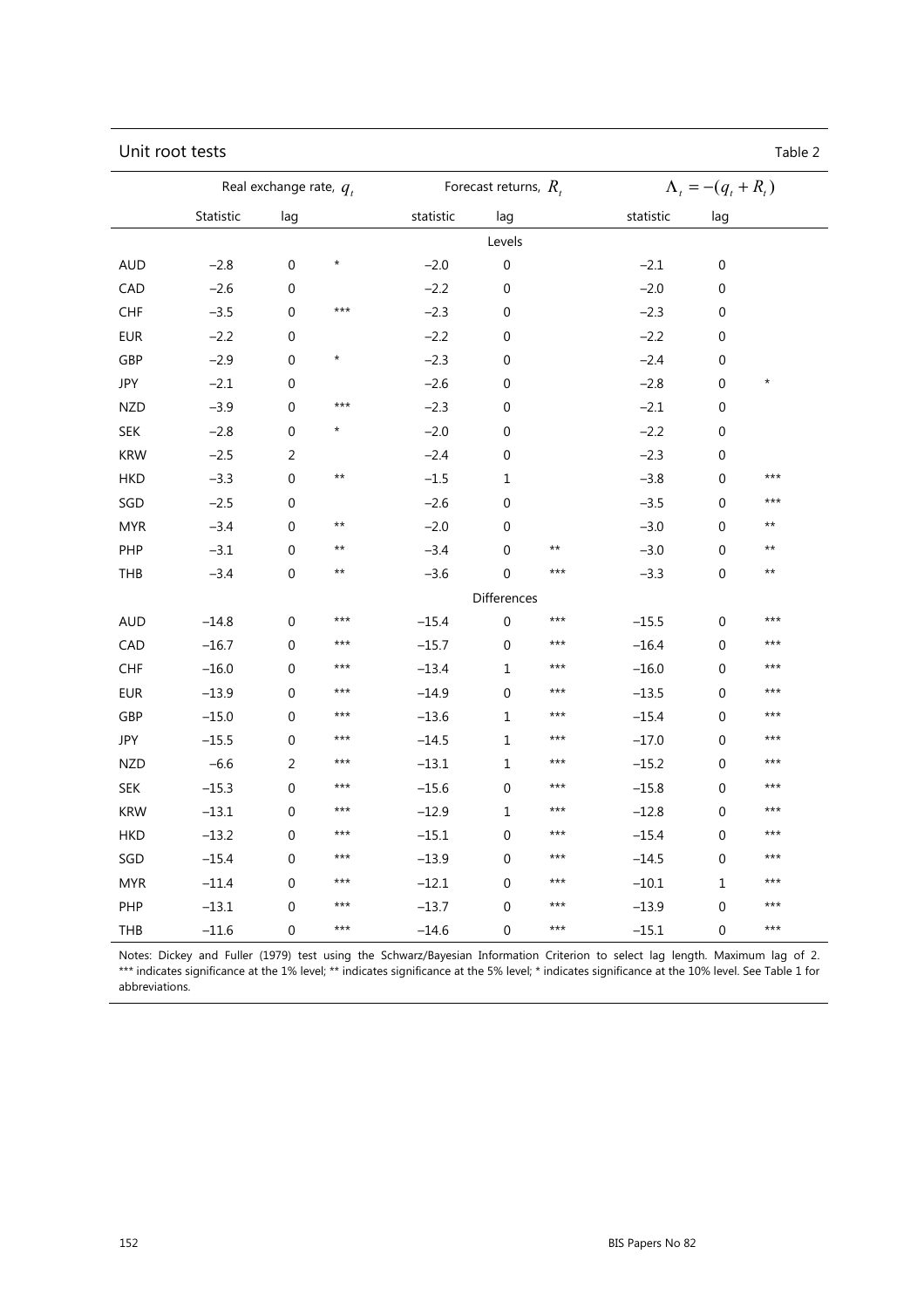| Estimated standard deviations and correlations of $q$ , $R$ , and $\Lambda$ |                  |       |          |        |           |              |                   |      | Table 3  |             |         |       |
|-----------------------------------------------------------------------------|------------------|-------|----------|--------|-----------|--------------|-------------------|------|----------|-------------|---------|-------|
|                                                                             |                  |       |          | Levels |           |              |                   |      |          | Differences |         |       |
|                                                                             |                  | q     | $\cal R$ |        | $\Lambda$ |              |                   | q    | $\cal R$ |             | Λ       |       |
| <b>AUD</b>                                                                  | q                | 22.16 | $-0.79$  | $***$  | $-0.96$   | $***$        | $\Delta q$        | 3.58 | $-0.32$  | $***$       | $-0.89$ | $***$ |
|                                                                             | $\boldsymbol{R}$ |       | 7.74     |        | 0.58      | $***$        | $\Delta R$        |      | 1.62     |             | $-0.14$ | $***$ |
|                                                                             | $\Lambda$        |       |          |        | 16.74     |              | $\Delta\!\Lambda$ |      |          |             | 3.43    |       |
| CAD                                                                         | $\boldsymbol{q}$ | 14.22 | $-0.05$  |        | $-0.94$   | ***          | $\Delta q$        | 2.42 | $-0.05$  |             | $-0.88$ | $***$ |
|                                                                             | $\cal R$         |       | 4.90     |        | $-0.28$   | ***          | $\Delta R$        |      | 1.27     |             | $-0.43$ | $***$ |
|                                                                             | $\Lambda$        |       |          |        | 14.79     |              | $\Delta\!\Lambda$ |      |          |             | 2.68    |       |
| CHF                                                                         | $\boldsymbol{q}$ | 14.34 | $-0.58$  | $***$  | $-0.91$   | $***$        | $\Delta q$        | 3.21 | $-0.21$  | $***$       | $-0.84$ | $***$ |
|                                                                             | $\cal R$         |       | 6.02     |        | 0.19      | ***          | $\Delta R$        |      | 1.84     |             | $-0.35$ | $***$ |
|                                                                             | $\Lambda$        |       |          |        | 11.91     |              | $\Delta\!\Lambda$ |      |          |             | 3.34    |       |
| <b>EUR</b>                                                                  | $\boldsymbol{q}$ | 14.94 | $-0.38$  | ***    | $-0.94$   | ***          | $\Delta q$        | 3.16 | $-0.31$  | $***$       | $-0.87$ | $***$ |
|                                                                             | $\boldsymbol{R}$ |       | 5.06     |        | 0.04      |              | $\Delta R$        |      | 1.60     |             | $-0.20$ | $***$ |
|                                                                             | $\Lambda$        |       |          |        | 13.84     |              | $\Delta\!\Lambda$ |      |          |             | 3.07    |       |
| GBP                                                                         | $\boldsymbol{q}$ | 7.88  | $-0.27$  | ***    | $-0.82$   | ***          | $\Delta q$        | 2.38 | $-0.24$  | ***         | $-0.77$ | $***$ |
|                                                                             | $\cal R$         |       | 4.77     |        | $-0.33$   | ***          | $\Delta R$        |      | 1.68     |             | $-0.43$ | $***$ |
|                                                                             | $\Lambda$        |       |          |        | 8.04      |              | $\Delta\!\Lambda$ |      |          |             | 2.57    |       |
| <b>JPY</b>                                                                  | $\boldsymbol{q}$ | 14.17 | $-0.13$  | $***$  | $-0.82$   | $***$        | $\Delta q$        | 3.18 | $-0.19$  | $***$       | $-0.78$ | $***$ |
|                                                                             | $\boldsymbol{R}$ |       | 9.14     |        | $-0.46$   | ***          | $\Delta R$        |      | 2.24     |             | $-0.47$ | ***   |
|                                                                             | $\Lambda$        |       |          |        | 15.86     |              | $\Delta\!\Lambda$ |      |          |             | 3.53    |       |
| <b>NZD</b>                                                                  | $\boldsymbol{q}$ | 21.50 | $-0.59$  | ***    | $-0.98$   | ***          | $\Delta q$        | 3.83 | $-0.29$  | ***         | $-0.88$ | ***   |
|                                                                             | $\boldsymbol{R}$ |       | 5.04     |        | 0.41      | $***$        | $\Delta R$        |      | 1.87     |             | $-0.21$ | $***$ |
|                                                                             | $\Lambda$        |       |          |        | 18.95     |              | $\Delta\!\Lambda$ |      |          |             | 3.75    |       |
| <b>SEK</b>                                                                  | $\boldsymbol{q}$ | 13.24 | $-0.51$  | $***$  | $-0.75$   | $***$        | $\Delta q$        | 3.30 | $-0.25$  | $***$       | $-0.84$ | $***$ |
|                                                                             | $\cal R$         |       | 8.93     |        | $-0.19$   | ***          | $\Delta R$        |      | 1.91     |             | $-0.32$ | $***$ |
|                                                                             | $\Lambda$        |       |          |        | 11.59     |              | $\Delta\!\Lambda$ |      |          |             | 3.38    |       |
| <b>KRW</b>                                                                  | $\boldsymbol{q}$ | 17.69 | 0.29     | $***$  | $-0.97$   | ***          | $\Delta q$        | 3.57 | 0.06     |             | $-0.84$ | $***$ |
|                                                                             | $\cal R$         |       | 5.39     |        | $-0.53$   | ***          | $\Delta R$        |      | 2.43     |             | $-0.59$ | $***$ |
|                                                                             | $\Lambda$        |       |          |        | 19.94     |              | $\Delta\!\Lambda$ |      |          |             | 4.44    |       |
| <b>HKD</b>                                                                  | $\boldsymbol{q}$ | 11.81 | $-0.75$  | ***    | $-0.75$   | ***          | $\Delta q$        | 0.84 | $-0.12$  | $^{\star}$  | $-0.22$ | $***$ |
|                                                                             | $\boldsymbol{R}$ |       | 7.88     |        | 0.12      | $***$        | $\Delta R$        |      | 2.46     |             | $-0.94$ | $***$ |
|                                                                             | $\Lambda$        |       |          |        | 7.88      |              | $\Delta\!\Lambda$ |      |          |             | 2.50    |       |
| SGD                                                                         | $\boldsymbol{q}$ | 12.76 | $-0.57$  | $***$  | $-0.87$   | ***          | $\Delta q$        | 1.95 | $-0.12$  |             | $-0.59$ | ***   |
|                                                                             | $\cal R$         |       | 6.37     |        | 0.08      |              | $\Delta R$        |      | 2.29     |             | $-0.73$ | $***$ |
|                                                                             | $\Lambda$        |       |          |        | 10.55     |              | $\Delta\!\Lambda$ |      |          |             | 2.82    |       |
| <b>MYR</b>                                                                  | $\boldsymbol{q}$ | 8.56  | $-0.65$  | ***    | $-0.54$   | ***          | $\Delta q$        | 1.84 | 0.05     |             | $-0.68$ | $***$ |
|                                                                             | $\boldsymbol{R}$ |       | 7.51     |        | $-0.29$   | ***          | $\Delta R$        |      | 2.08     |             | $-0.76$ | $***$ |
|                                                                             | $\Lambda$        |       |          |        | 6.82      |              | $\Delta\!\Lambda$ |      |          |             | 2.85    |       |
| PHP                                                                         | $\boldsymbol{q}$ | 16.99 | 0.84     | ***    | $-0.94$   | $***$        | $\Delta q$        | 2.05 | 0.44     | $***$       | $-0.67$ | $***$ |
|                                                                             | $\cal R$         |       | 25.52    |        | $-0.97$   | $***$        | $\Delta R$        |      | 5.65     |             | $-0.96$ | $***$ |
|                                                                             | Λ                |       |          |        | 40.85     |              | $\Delta\!\Lambda$ |      |          |             | 6.81    |       |
| THB                                                                         | $\boldsymbol{q}$ | 15.16 | $-0.24$  | ***    | $-0.92$   | ***          | $\Delta q$        | 1.82 | $-0.02$  |             | $-0.52$ | $***$ |
|                                                                             | $\cal R$         |       | 5.89     |        | $-0.15$   | $\star\star$ | $\Delta R$        |      | 2.86     |             | $-0.84$ | $***$ |
|                                                                             | $\Lambda$        |       |          |        | 14.89     |              | $\Delta\!\Lambda$ |      |          |             | 3.36    |       |
| averages                                                                    | $\boldsymbol{q}$ | 14.67 | $-0.31$  |        | $-0.87$   |              | $\Delta q$        | 2.65 | $-0.11$  |             | $-0.73$ |       |
|                                                                             | $\boldsymbol{R}$ |       | 7.87     |        | $-0.13$   |              | $\Delta R$        |      | 2.27     |             | $-0.53$ |       |
|                                                                             | $\Lambda$        |       |          |        | 15.19     |              | $\Delta\!\Lambda$ |      |          |             | 3.47    |       |

Notes: Following Table 1 in Engel and West (2010), diagonal elements are standard deviations; off-diagonal elements are correlations. Expected relative returns,  $R_t$ , is the 10-year interest rate swap differential, net of an AR(1) relative inflation forecast.  $\Lambda_t \equiv -(q_t + R_t)$ .

\*\*\* indicates significance to the 1% level; \*\* to the 5% level, and \* to the 10% level. See Table 1 for abbreviations.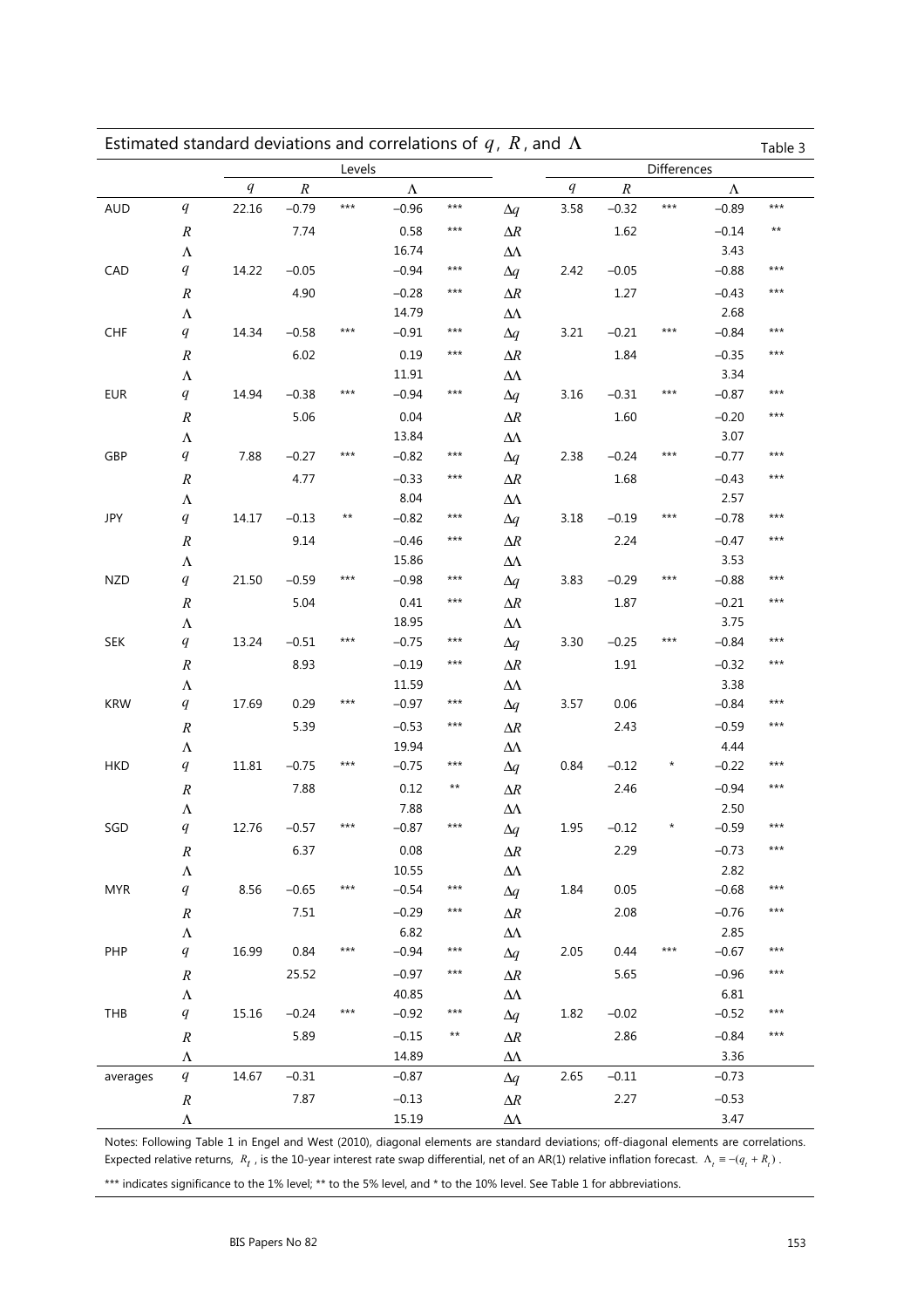| Prior and posterior estimates                                   |                  |                                                                        |                          |                                 |            |                |                           |  |  |  |
|-----------------------------------------------------------------|------------------|------------------------------------------------------------------------|--------------------------|---------------------------------|------------|----------------|---------------------------|--|--|--|
|                                                                 |                  | (Forecasts of expected returns from plain-vanilla interest rate swaps) |                          |                                 |            |                | Table 4                   |  |  |  |
|                                                                 | $\alpha$         | $\sigma^{R^f}$                                                         | $\sigma^{\Lambda^R}$     | $\sigma^{\Lambda^{FX}}$         | $\rho^\pi$ | $\sigma^{\pi}$ | $\hat{\alpha}$ Bias       |  |  |  |
| Distribution                                                    | $\boldsymbol{N}$ | $\gamma^{-1}$                                                          | $\gamma^{-1}$            | $\gamma^{-1}$                   | $\beta$    | $\gamma^{-1}$  |                           |  |  |  |
| Prior mean                                                      | $\mathbf{1}$     | 0.020                                                                  | 0.020                    | 0.020                           | $0.8\,$    | 0.0003         | $var(\Delta \Lambda_t^R)$ |  |  |  |
| Prior stdev                                                     | 0.5              | 0.50                                                                   | 0.50                     | 0.50                            | $0.1\,$    | 0.0050         | $var(\Delta R_i)$         |  |  |  |
| Reduced form model (Risk treated as exogenous $\Lambda^R = 0$ ) |                  |                                                                        |                          |                                 |            |                |                           |  |  |  |
| <b>AUD</b>                                                      | 0.71             | 0.016                                                                  |                          | 0.034                           | 0.88       | 0.00048        |                           |  |  |  |
| CAD                                                             | 0.12             | 0.013                                                                  |                          | 0.024                           | 0.89       | 0.00029        |                           |  |  |  |
| <b>CHF</b>                                                      | 0.40             | 0.019                                                                  |                          | 0.031                           | 0.89       | 0.00028        |                           |  |  |  |
| <b>EUR</b>                                                      | 0.64             | 0.016                                                                  |                          | 0.030                           | 0.89       | 0.00030        |                           |  |  |  |
| GBP                                                             | 0.35             | 0.017                                                                  |                          | 0.023                           | 0.93       | 0.00033        |                           |  |  |  |
| JPY                                                             | 0.27             | 0.022                                                                  |                          | 0.031                           | 0.92       | 0.00037        |                           |  |  |  |
| <b>NZD</b>                                                      | 0.61             | 0.019                                                                  |                          | 0.037                           | 0.87       | 0.00045        |                           |  |  |  |
| <b>SEK</b>                                                      | 0.42             | 0.019                                                                  | $\overline{\phantom{0}}$ | 0.032                           | 0.91       | 0.00035        |                           |  |  |  |
| <b>KRW</b>                                                      | $-0.08$          | 0.024                                                                  |                          | 0.036                           | 0.87       | 0.00044        |                           |  |  |  |
| <b>HKD</b>                                                      | 0.04             | 0.025                                                                  |                          | 0.009                           | 0.92       | 0.00073        |                           |  |  |  |
| SGD                                                             | 0.10             | 0.023                                                                  |                          | 0.019                           | 0.91       | 0.00051        |                           |  |  |  |
| <b>MYR</b>                                                      | $-0.03$          | 0.021                                                                  |                          | 0.019                           | 0.85       | 0.00055        |                           |  |  |  |
| PHP                                                             | $-0.16$          | 0.056                                                                  |                          | 0.019                           | 0.91       | 0.00061        |                           |  |  |  |
| THB                                                             | 0.01             | 0.029                                                                  |                          | 0.018                           | 0.87       | 0.00046        |                           |  |  |  |
| Avg. Orig8                                                      | 0.44             | 0.018                                                                  | $\qquad \qquad -$        | 0.030                           | 0.90       | 0.00036        |                           |  |  |  |
| Avg.Asian6                                                      | $-0.02$          | 0.030                                                                  |                          | 0.020                           | 0.89       | 0.00055        |                           |  |  |  |
|                                                                 |                  |                                                                        |                          | <b>Structural decomposition</b> |            |                |                           |  |  |  |
| <b>AUD</b>                                                      | $\mathbf{1}$     | 0.013                                                                  | 0.011                    | 0.033                           | 0.89       | 0.00048        | $-0.42$                   |  |  |  |
| CAD                                                             | $\mathbf 1$      | 0.008                                                                  | 0.011                    | 0.024                           | 0.89       | 0.00028        | $-0.70$                   |  |  |  |
| ${\sf CHF}$                                                     | 1                | 0.012                                                                  | 0.014                    | 0.030                           | 0.89       | 0.00029        | $-0.59$                   |  |  |  |
| <b>EUR</b>                                                      | $\mathbf{1}$     | 0.012                                                                  | 0.011                    | 0.029                           | 0.89       | 0.00030        | $-0.45$                   |  |  |  |
| GBP                                                             | $\mathbf 1$      | 0.011                                                                  | 0.014                    | 0.022                           | 0.93       | 0.00033        | $-0.65$                   |  |  |  |
| JPY                                                             | $\mathbf 1$      | 0.012                                                                  | 0.019                    | 0.029                           | 0.92       | 0.00037        | $-0.72$                   |  |  |  |
| <b>NZD</b>                                                      | $\mathbf{1}$     | 0.014                                                                  | 0.013                    | 0.036                           | 0.87       | 0.00045        | $-0.48$                   |  |  |  |
| <b>SEK</b>                                                      | $1\,$            | 0.013                                                                  | 0.015                    | 0.031                           | 0.91       | 0.00035        | $-0.59$                   |  |  |  |
| <b>KRW</b>                                                      | $\mathbf 1$      | 0.010                                                                  | 0.023                    | 0.035                           | 0.87       | 0.00044        | $-0.87$                   |  |  |  |
| <b>HKD</b>                                                      | $\mathbf{1}$     | 0.006                                                                  | 0.024                    | 0.007                           | 0.92       | 0.00073        | $-0.94$                   |  |  |  |
| SGD                                                             | $1\,$            | 0.010                                                                  | 0.021                    | 0.017                           | 0.91       | 0.00051        | $-0.84$                   |  |  |  |
| <b>MYR</b>                                                      | $\mathbf 1$      | 0.009                                                                  | 0.020                    | 0.017                           | 0.85       | 0.00055        | $-0.90$                   |  |  |  |
| PHP                                                             | $\mathbf{1}$     | 0.009                                                                  | 0.058                    | 0.019                           | 0.91       | 0.00062        | $-1.05$                   |  |  |  |
| THB                                                             | $\mathbf{1}$     | 0.010                                                                  | 0.027                    | 0.016                           | 0.87       | 0.00046        | $-0.91$                   |  |  |  |
| Avg.Orig.8                                                      | $\mathbf 1$      | 0.012                                                                  | 0.014                    | 0.029                           | 0.90       | 0.00036        | $-0.58$                   |  |  |  |
| Avg.Asian6                                                      | $\mathbf 1$      | 0.009                                                                  | 0.029                    | 0.019                           | 0.89       | 0.00055        | $-0.92$                   |  |  |  |

Notes: The posterior mode is the maximum of posterior distribution. The standard asset price model is subject to the restriction  $\alpha > 0$ and Bayesian priors.  $\alpha$  is the exchange rate response to expected interest returns.  $\rho\pi$  is the AR(1) coefficient for relative inflation.  $\sigma_{R}$ ,  $\sigma_{R}$ ,  $\sigma_{FX}$  and  $\sigma_{\pi}$  are the standard deviations of the innovations in risk-free relative returns, the bond premium, the currency premium and of relative inflation respectively. See Table 1 for abbreviations.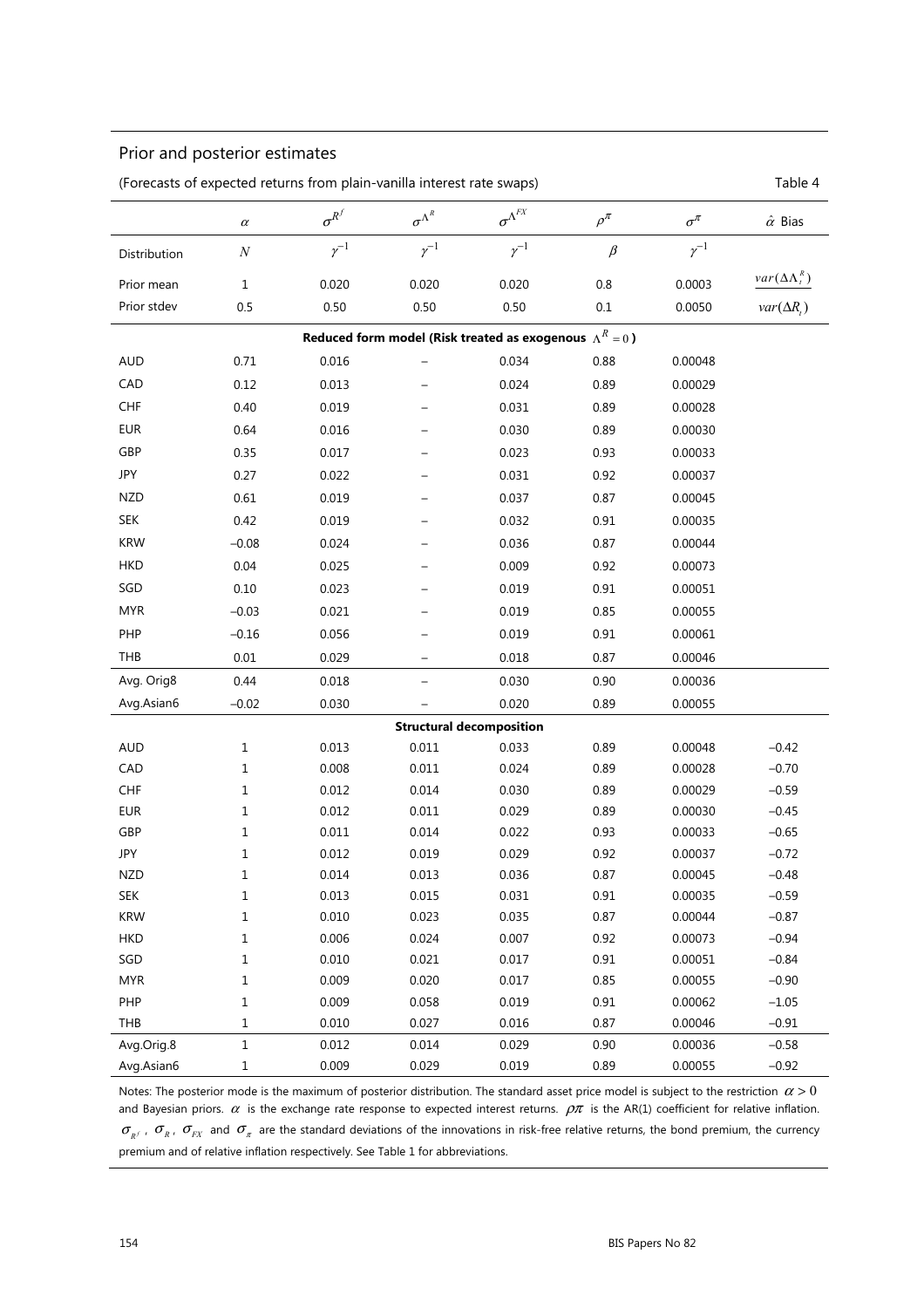| Unconditional variance decomposition<br>Table 5 |                                  |                           |                                                                 |                                  |                           |  |  |  |
|-------------------------------------------------|----------------------------------|---------------------------|-----------------------------------------------------------------|----------------------------------|---------------------------|--|--|--|
| variable $\rightarrow$                          |                                  | Exchange rate             |                                                                 |                                  | Expected returns          |  |  |  |
| innovation $\rightarrow$                        | relative<br>risk-free<br>returns | common<br>bond<br>premium | idiosyncratic<br>currency<br>premium                            | relative<br>risk-free<br>returns | common<br>bond<br>premium |  |  |  |
|                                                 |                                  |                           | Reduced-form model (Risk treated as exogenous $\Lambda^R = 0$ ) |                                  |                           |  |  |  |
| <b>AUD</b>                                      | 10.59                            |                           | 89.41                                                           | 100                              |                           |  |  |  |
| CAD                                             | 0.44                             |                           | 99.56                                                           | 100                              |                           |  |  |  |
| CHF                                             | 5.20                             |                           | 94.80                                                           | 100                              |                           |  |  |  |
| <b>EUR</b>                                      | 10.66                            |                           | 89.34                                                           | 100                              |                           |  |  |  |
| GBP                                             | 6.09                             |                           | 93.91                                                           | 100                              |                           |  |  |  |
| JPY                                             | 3.55                             |                           | 96.45                                                           | 100                              |                           |  |  |  |
| <b>NZD</b>                                      | 8.72                             |                           | 91.28                                                           | 100                              |                           |  |  |  |
| <b>SEK</b>                                      | 6.10                             |                           | 93.90                                                           | 100                              |                           |  |  |  |
| <b>KRW</b>                                      | 0.29                             |                           | 99.71                                                           | 100                              |                           |  |  |  |
| <b>HKD</b>                                      | 1.42                             |                           | 98.58                                                           | 100                              |                           |  |  |  |
| SGD                                             | 1.39                             |                           | 98.61                                                           | 100                              |                           |  |  |  |
| <b>MYR</b>                                      | 0.09                             |                           | 99.91                                                           | 100                              |                           |  |  |  |
| PHP                                             | 18.29                            |                           | 81.71                                                           | 100                              |                           |  |  |  |
| THB                                             | 0.04                             |                           | 99.96                                                           | 100                              |                           |  |  |  |
| Average                                         | 5.21                             | $\qquad \qquad -$         | 94.80                                                           | 100                              | -                         |  |  |  |
|                                                 |                                  |                           | <b>Structural decomposition</b>                                 |                                  |                           |  |  |  |
| <b>AUD</b>                                      | 13.43                            |                           | 86.57                                                           | 60.50                            | 39.50                     |  |  |  |
| CAD                                             | 10.21                            |                           | 89.79                                                           | 35.27                            | 64.73                     |  |  |  |
| CHF                                             | 14.42                            |                           | 85.58                                                           | 42.49                            | 57.51                     |  |  |  |
| <b>EUR</b>                                      | 15.84                            |                           | 84.16                                                           | 56.93                            | 43.07                     |  |  |  |
| GBP                                             | 20.16                            |                           | 79.84                                                           | 38.61                            | 61.39                     |  |  |  |
| JPY                                             | 15.24                            | -                         | 84.76                                                           | 30.39                            | 69.61                     |  |  |  |
| <b>NZD</b>                                      | 13.19                            |                           | 86.81                                                           | 53.35                            | 46.65                     |  |  |  |
| <b>SEK</b>                                      | 15.38                            |                           | 84.62                                                           | 43.37                            | 56.63                     |  |  |  |
| <b>KRW</b>                                      | 8.13                             |                           | 91.87                                                           | 17.15                            | 82.85                     |  |  |  |
| <b>HKD</b>                                      | 46.87                            |                           | 53.13                                                           | 6.58                             | 93.42                     |  |  |  |
| SGD                                             | 25.22                            |                           | 74.78                                                           | 18.61                            | 81.39                     |  |  |  |
| <b>MYR</b>                                      | 21.52                            |                           | 78.48                                                           | 17.52                            | 82.48                     |  |  |  |
| PHP                                             | 16.73                            |                           | 83.27                                                           | 2.20                             | 97.80                     |  |  |  |
| THB                                             | 27.69                            |                           | 72.31                                                           | 11.75                            | 88.25                     |  |  |  |
| Average                                         | 18.86                            |                           | 81.14                                                           | 31.05                            | 68.95                     |  |  |  |

Note: for this random walk model, the unconditional variance decomposition and forecast error variance decomposition are identical. See Table 1 for abbreviations.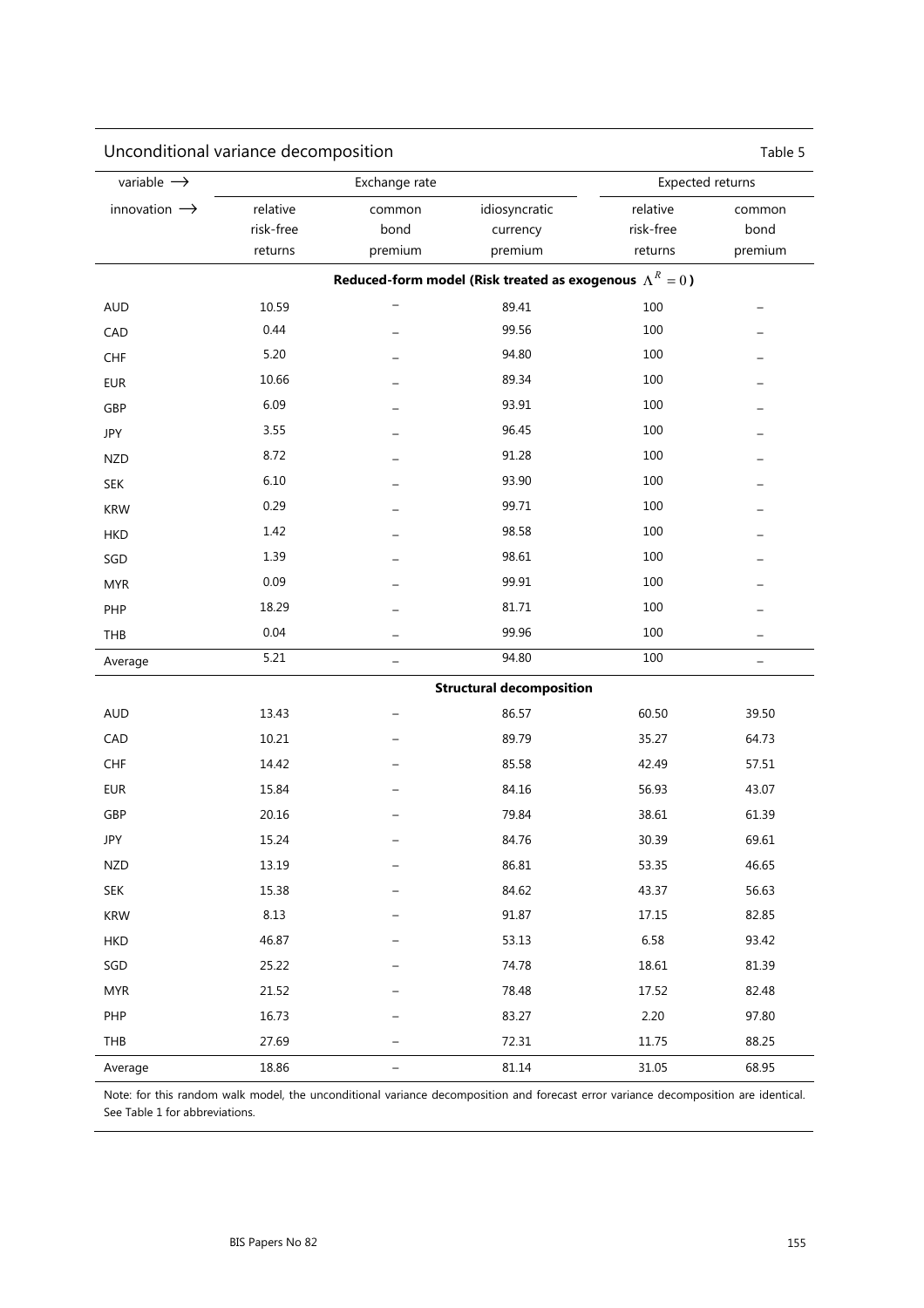| Correlations of innovations with changes in VIX<br>Table 6 |         |              |                |          |                    |                        |  |
|------------------------------------------------------------|---------|--------------|----------------|----------|--------------------|------------------------|--|
|                                                            |         | $\Delta q_t$ | $\Delta R_t^f$ |          | $\Delta \Lambda^R$ | $\Delta \Lambda^{F X}$ |  |
| <b>AUD</b>                                                 | $-0.50$ | ***          | 0.09           |          | 0.17               | ***<br>0.53            |  |
| CAD                                                        | $-0.43$ | ***          | 0.07           |          | 0.18               | ***<br>0.45            |  |
| <b>CHF</b>                                                 | $-0.13$ | **           | 0.01           |          | 0.07               | $***$<br>0.14          |  |
| <b>EUR</b>                                                 | $-0.36$ | ***          | 0.10           |          | 0.11               | $***$<br>0.37          |  |
| GBP                                                        | $-0.06$ |              | $-0.04$        |          | 0.10               | 0.08                   |  |
| JPY                                                        | 0.06    |              | $-0.06$        |          | 0.03               | $-0.05$                |  |
| <b>NZD</b>                                                 | $-0.39$ | ***          | 0.04           |          | 0.18               | 0.43<br>***            |  |
| <b>SEK</b>                                                 | $-0.32$ | ***          | 0.12           | $^\star$ | 0.07<br>$^\star$   | 0.33<br>***            |  |
| <b>KRW</b>                                                 | $-0.41$ | ***          | 0.14           | $\star$  | 0.14<br>$\star$    | $***$<br>0.42          |  |
| <b>HKD</b>                                                 | $-0.09$ |              | 0.07           |          | 0.08               | 0.10                   |  |
| SGD                                                        | $-0.32$ | ***          | 0.25           | ***      | 0.04<br>***        | ***<br>0.32            |  |
| <b>MYR</b>                                                 | $-0.42$ | ***          | 0.26           | ***      | 0.19<br>***        | 0.43<br>***            |  |
| PHP                                                        | $-0.27$ | ***          | 0.19           | $***$    | 0.31<br>***        | $***$<br>0.28          |  |
| THB                                                        | $-0.23$ | ***          | 0.12           |          | 0.19               | $***$<br>0.25          |  |
| average                                                    | $-0.28$ |              | 0.10           |          | 0.13               | 0.29                   |  |
| Reserve currencies: CHF,<br>EUR, GBP, JPY, HKD             | $-0.11$ |              | 0.02           |          | 0.08               | 0.13                   |  |
| Other currencies                                           | $-0.37$ |              | 0.14           |          | 0.16               | 0.38                   |  |

The VIX index is the implied volatility of S&P 500 options, and is commonly used as a measure of risk aversion. A rise in the exchange rate is a depreciation of the USD. Relative risk-free returns are US minus foreign. A rise in VIX is correlated with appreciation of the USD relative to non-reserve currencies because the foreign currency premium rises. For some currencies, the "bond premium" also rises significantly, but that result is less consistent across currencies and weaker, except for the PHP and THB. \*\*\* indicates significance to the 1% level; \*\* indicates significance to the 5% level, \* indicates significance to the 10% level. See Table 1 for abbreviations.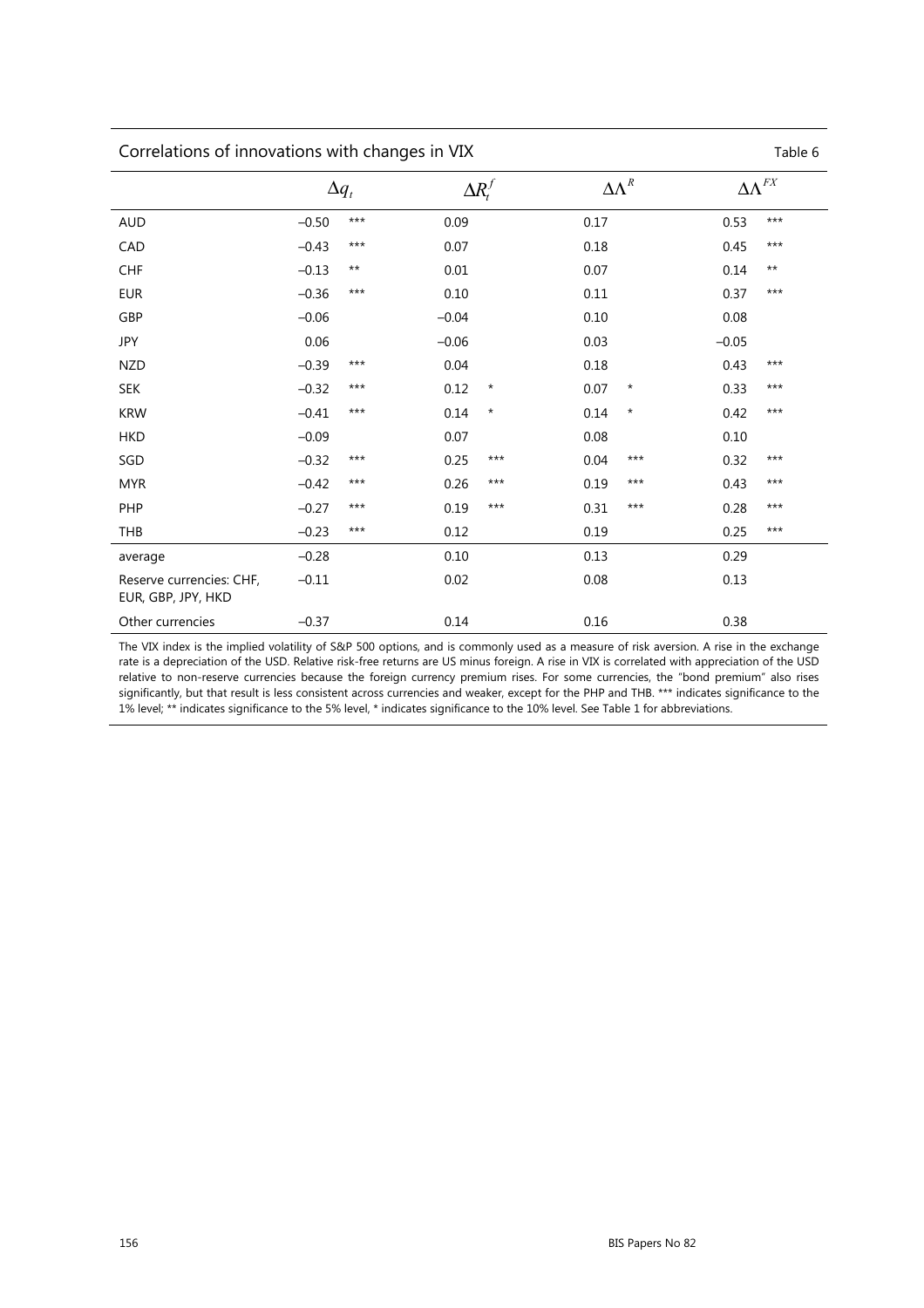

Real exchange rates and forecast sums of future relative returns Graph 1a

Real exchange rates ( $q_t$ , red lines) are % deviation from sample mean. Dashed black lines show expected relative returns (- $R_t$ ) constructed as 120 times the 10-year nominal swap differential (monthly rate), net of an AR(1) forecast of the relative inflation paths.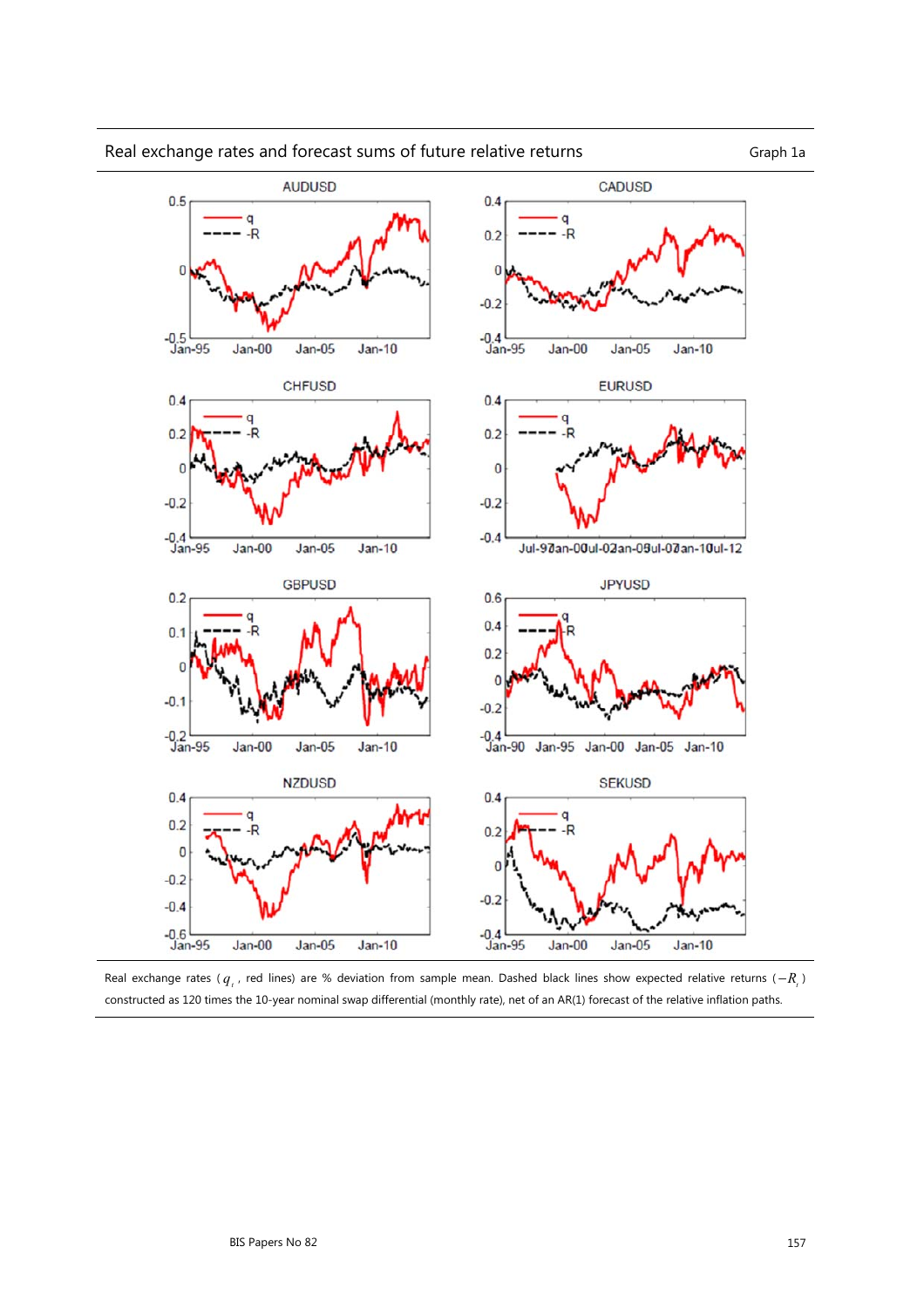

Real exchange rates and forecast sums of future relative returns Graph 1b

Notes: Real exchange rates (Δ $q_t$ , red lines) are % deviation from sample mean. Dashed black lines show expected relative returns ( −Δ*Rt* ) constructed as 120 times the 10-year nominal swap differential (monthly rate), net of an AR(1) forecast of the relative inflation paths. See Table 1 for abbreviations.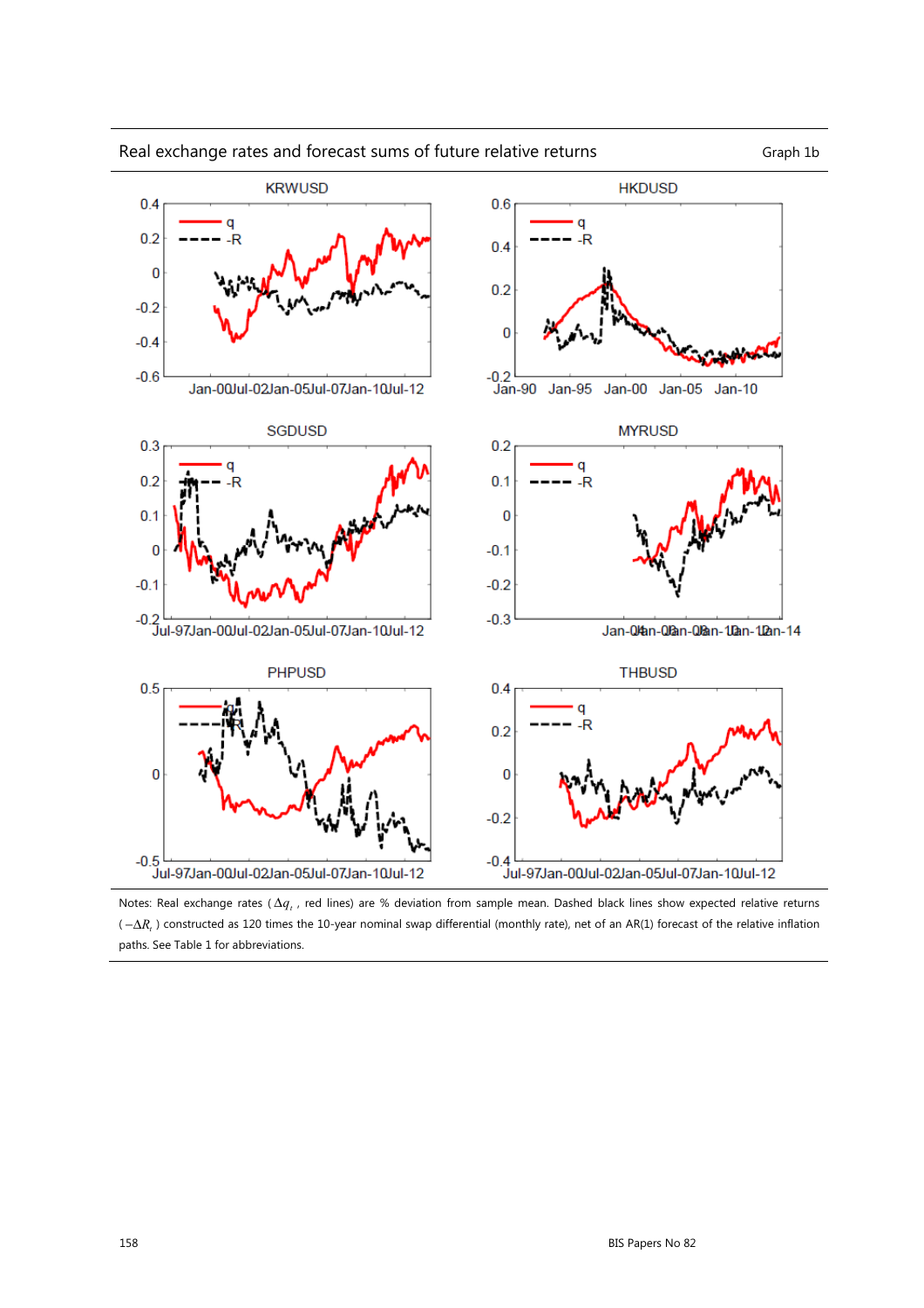

Notes: The posterior mode is the maximum of posterior distribution. The standard asset price model is subject to the restriction  $\alpha$  > 0 and Bayesian priors.  $\alpha$  is the exchange rate response to expected interest returns.  $\sigma_{p}$ ,  $\sigma_{r}$ ,  $\sigma_{rx}$  and  $\sigma_{\pi}$  are the standard deviations of the innovations in risk-free relative returns, the bond premium, the currency premium and of relative inflation respectively. See Table 1 for abbreviations.

### Prior and posterior densities:

(expected returns constructed from plain-vanilla interest rate swaps) Graph 2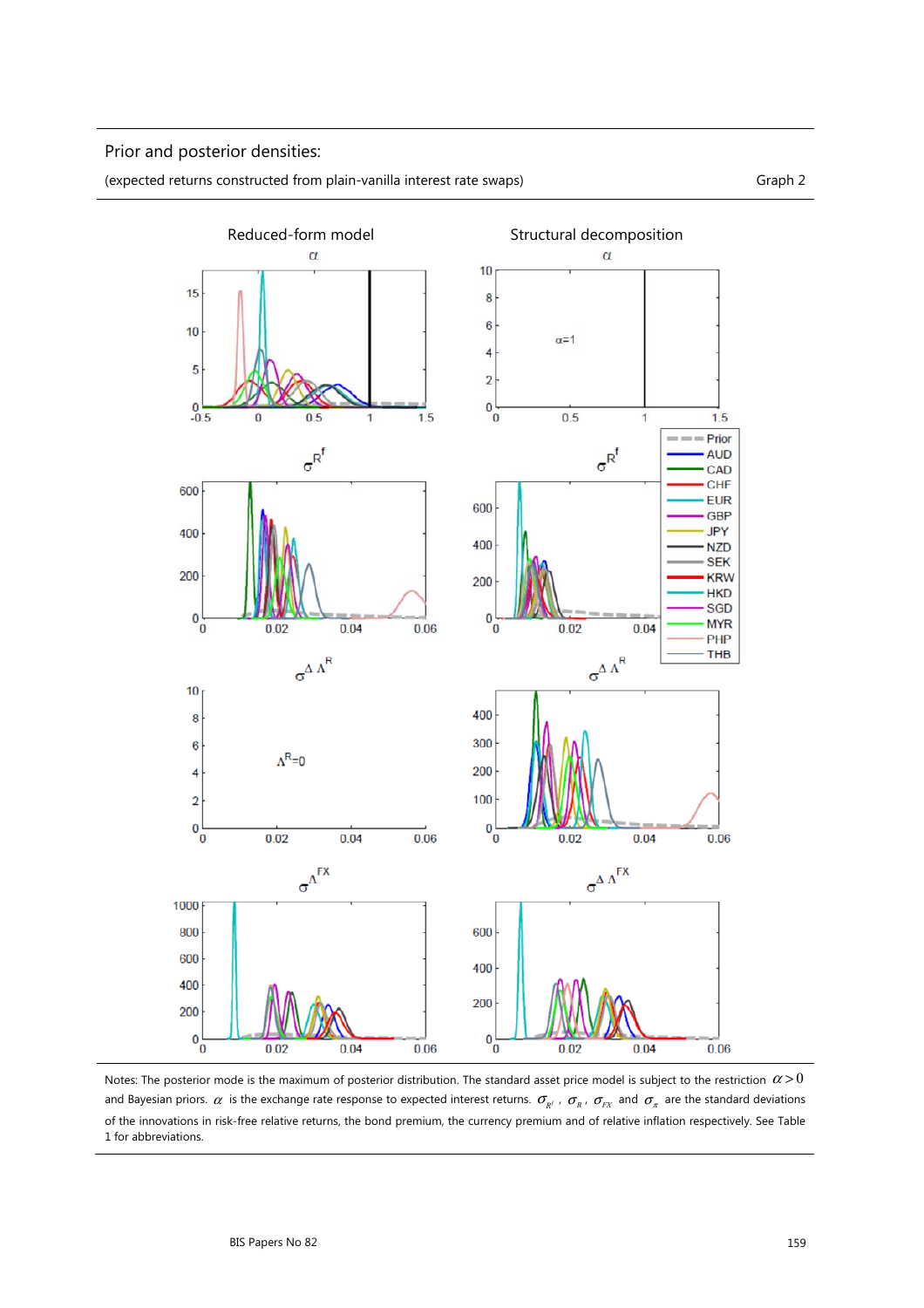

Can the exchange rate regime explain the risk-premium trade-off? Graph 3

Notes: See Table 1 for IMF de facto exchange rate regime over 2000–12. In these graphs, currencies are ordered by the ratio of currency premium variance to bond premium variance. The fixed exchange rate (HKD) is shown in a darker colour; currencies classified in the most freely floating category in all years, are shown in a lighter colour. More managed currencies generally have larger `bond premium' variance and smaller "currency premium" variance.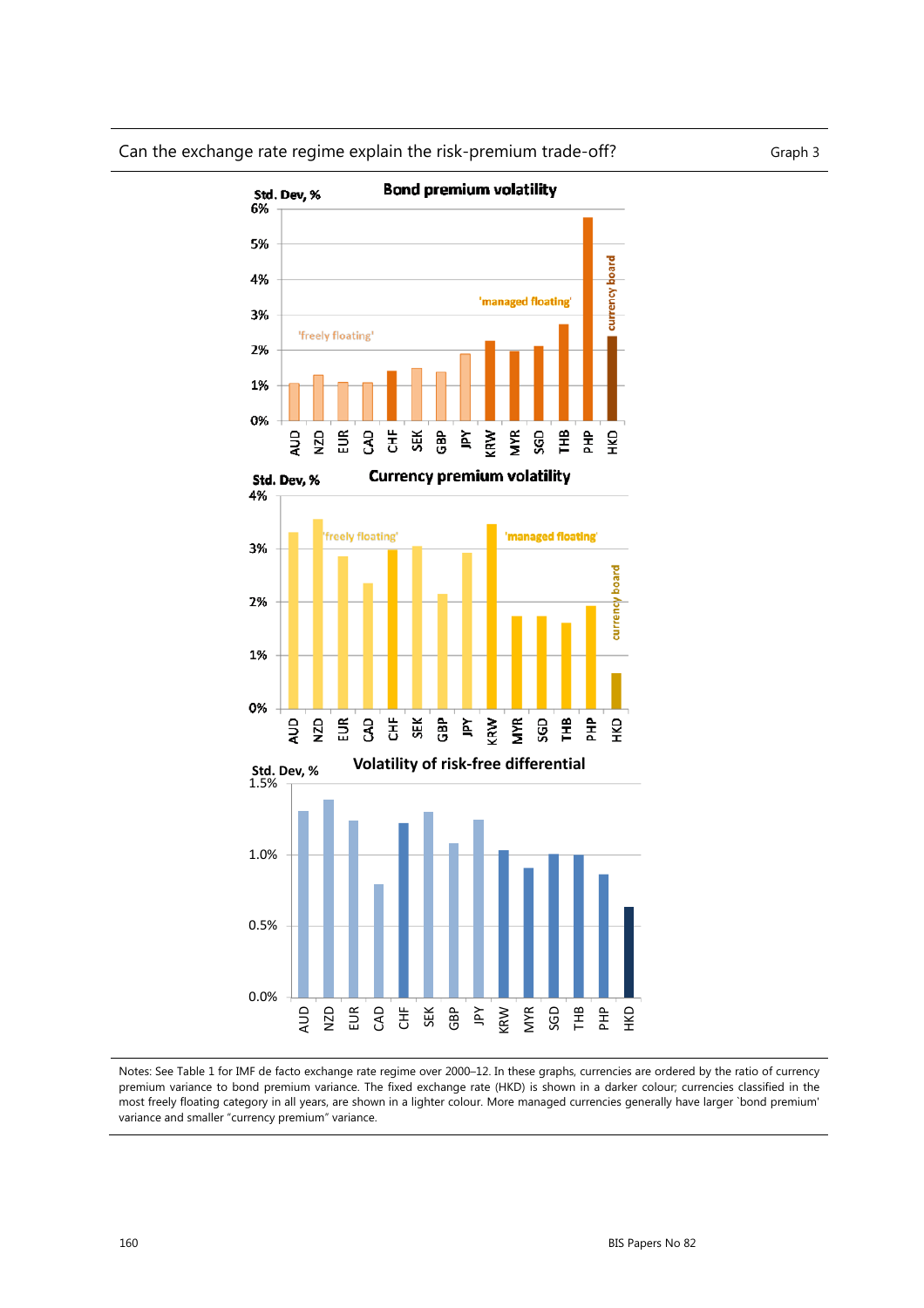Intervention capacity and trade-off between bond premium, currency premium and relative risk-free returns. The state of the control of the Graph 4



Notes: These graphs plot foreign exchange reserves/GDP – a measure of intervention capacity – against the variances of the unobserved components from the risk-augmented model. Reserves are a proxy for the exchange rate regime. The trade-off between bond premium variance and currency premium variance appears is related to the exchange rate regime. In particular, intervention capacity appears to be associated with a lower currency premium.

Source: Reserves/GDP (December 2011) from IMF, *International Financial Statistics*.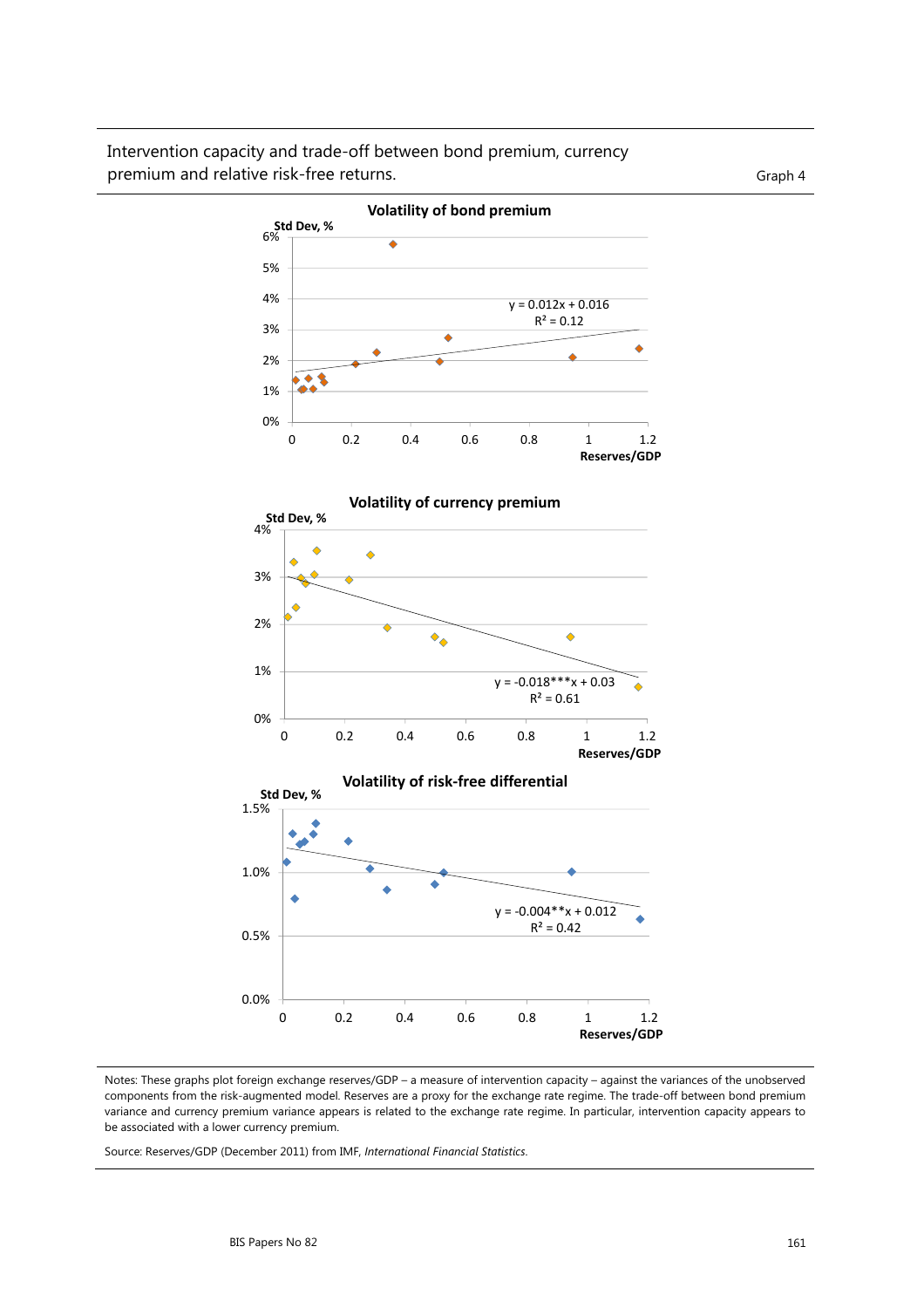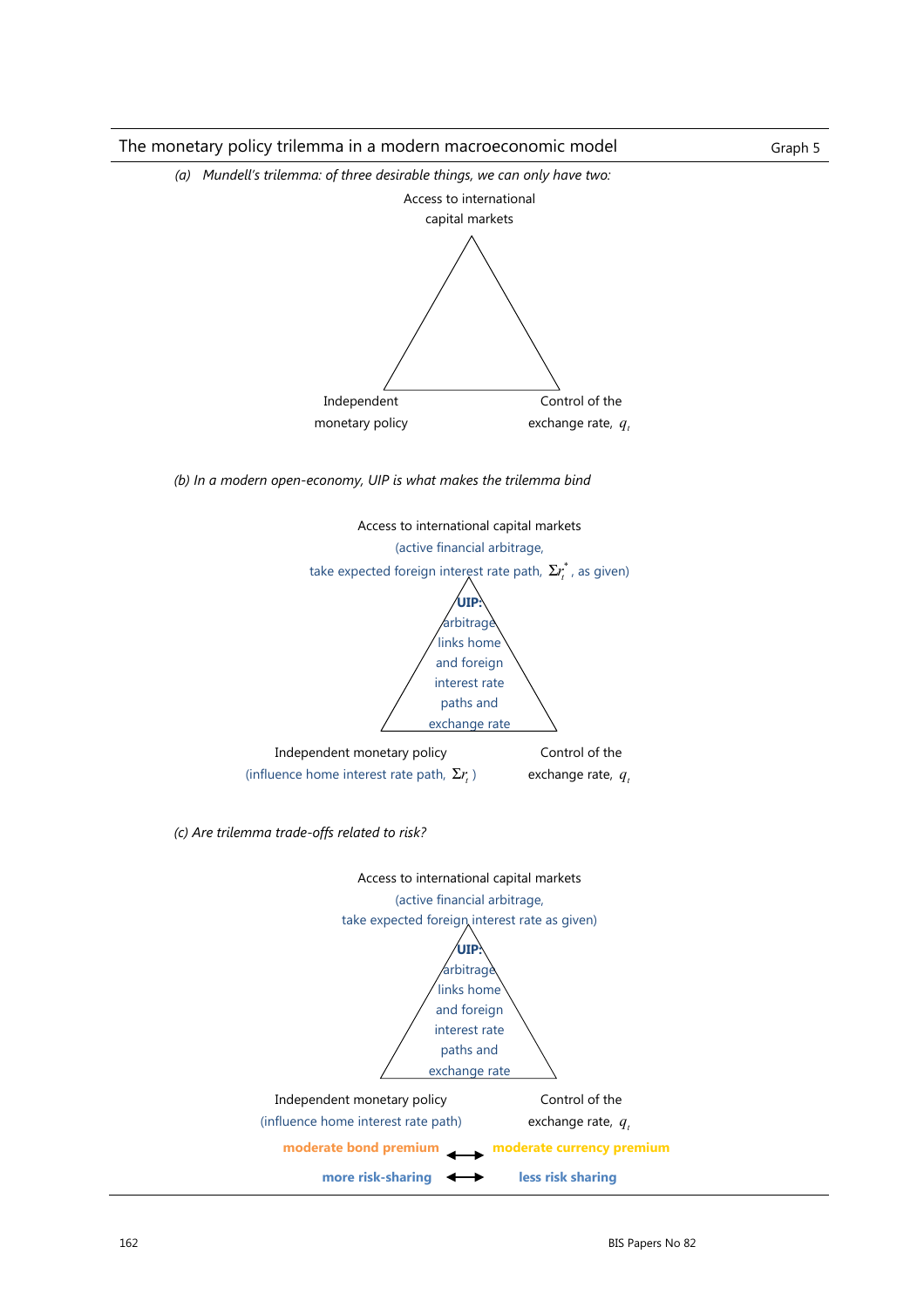## A Data appendix

Exchange rates and nominal interest rates are end-month rates. Real exchange rates are measured ex post. The inflation component of real interest rates is forecast on the basis of distributed lag equations. CPI data are assumed to be released within a month. Nominal 30-day interest rates, zero coupon swap rates and spot exchange rates are end-month rates from Bloomberg:

| Bloomberg codes<br>Table A.1 |                      |                               |                             |                   |  |  |  |
|------------------------------|----------------------|-------------------------------|-----------------------------|-------------------|--|--|--|
|                              | 30-day interest rate | 10-year interest rate<br>swap | 10-year zero coupon<br>swap | exchange rate     |  |  |  |
| <b>AUD</b>                   | ADBB1M Curncy        | ADSW10 Curncy                 | I00110yIndex                | AUD Curncy        |  |  |  |
| CAD                          | CD001M Curncy        | CDSW10 Curncy                 | I00710YIndex                | <b>CAD Curncy</b> |  |  |  |
| <b>CHF</b>                   | SF001M Curncy        | SFSW10 Curncy                 | I05710yIndex                | <b>CHF Curncy</b> |  |  |  |
| <b>EUR</b>                   | EU001M Curncy        | EUSa10 Curncy                 | I05310YIndex                | <b>EUR Curncy</b> |  |  |  |
| GBP                          | BP001M Curncy        | BPSW10 Curncy                 | I05510YIndex                | <b>GBP Curncy</b> |  |  |  |
| JPY                          | JY001M Curncy        | JYSW10 Curncy                 | I05610YIndex                | <b>JPY Curncy</b> |  |  |  |
| <b>NZD</b>                   | NDBB1M Curncy        | NDSW10 Curncy                 | I04910yIndex                | NZD Curncy        |  |  |  |
| <b>SEK</b>                   | STIBOR1M Index       | SKSW10 Curncy                 | I08710yIndex                | <b>SEK Curncy</b> |  |  |  |
| <b>USD</b>                   | US0001M Index        | USSW10 Curncy                 | I05210YIndex                | 1                 |  |  |  |
| <b>HKD</b>                   | HIHD01M Index        | HKSW10 Curncy                 |                             | <b>HKD Curncy</b> |  |  |  |
| <b>MYR</b>                   | KLIB1M Index         | MYSW10 Curncy                 |                             | <b>MYR Curncy</b> |  |  |  |
| <b>KRW</b>                   | KRBo1M Curncy        | KRSWo10 Curncy                |                             | <b>KRW Curncy</b> |  |  |  |
| PHP                          | PHSWND1M Index       | PHSWo10 Curncy                |                             | PHP Curncy        |  |  |  |
| SGD                          | SORF1M Index         | SGSW10 Curncy                 |                             | <b>SGD Curncy</b> |  |  |  |
| THB                          | TBFR1M Index         | THSWo10 Curncy                |                             | <b>THB Curncy</b> |  |  |  |

Nominal 30-day interest rates are Libor rates or a local equivalent rate where the local benchmark rate is more heavily traded (eg Australia and New Zealand bank bill rates). Ten year swap rates are available from February 1990 for JPY/USD, March 1992 for the HKD, December 1994 for AUD, CAD, CHF, GBP, and SEK, March 1996 for the NZD, August 1997 for the SGD, January 1999 the euro, March 1999 for the PHP, Nov 1999 for the THB, March 2000 for the KRW, and July 2004 for the MYR. The sample ends in March 2014. Consumer price indices and import and export price indices are from the IMF, *International Financial Statistics*. For Australia and New Zealand, quarterly price indices are interpolated so that observed inflation is the same for the three months between quarterly inflation data (there is no inflation news between data releases).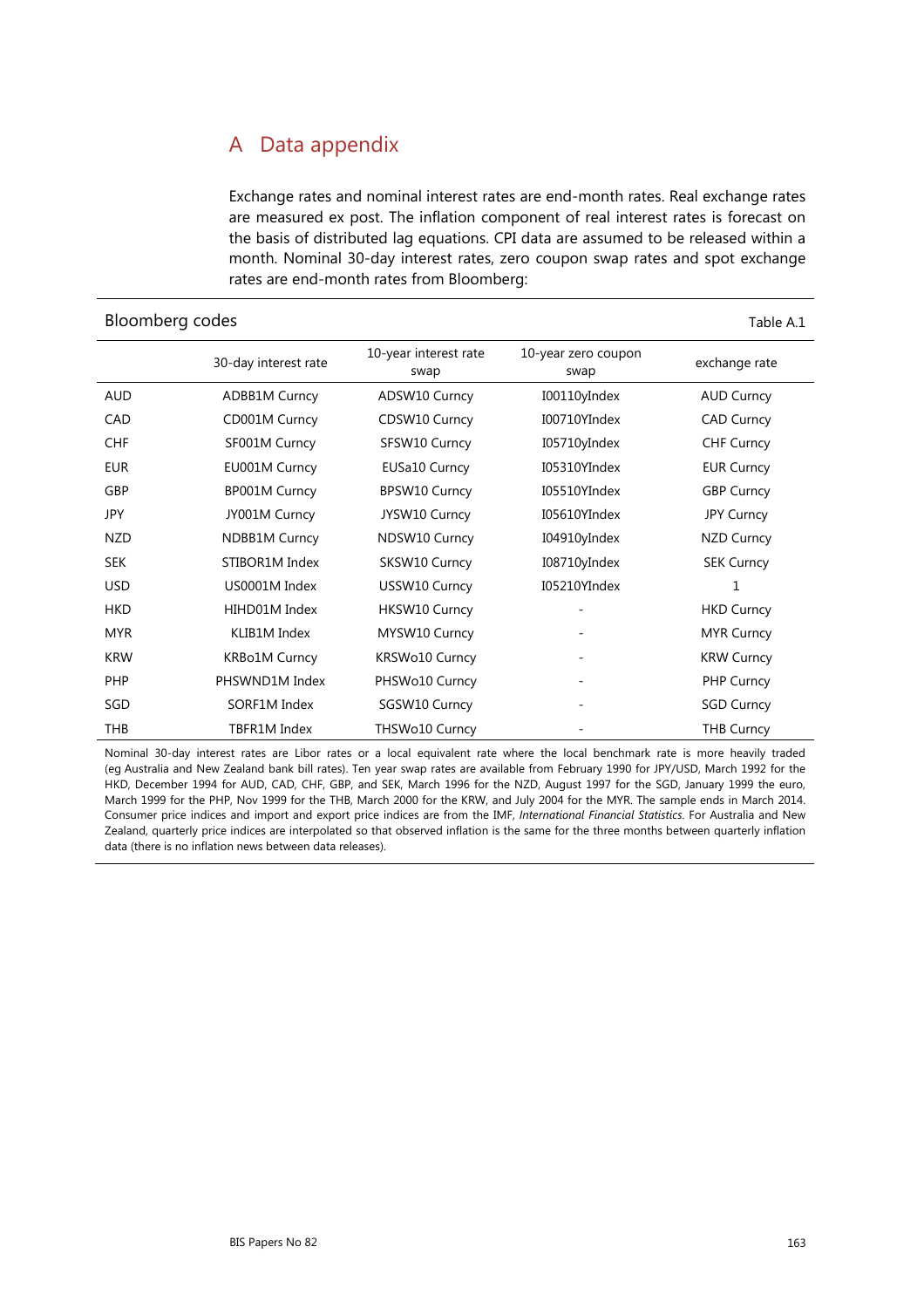## References

Adjemian, S, H Bastani, F Karamé, M Juillard, J Maih, F Mihoubi, G Perendia, M Ratto, and S Villemot (2011): "Dynare: Reference manual version 4", CEPREMAP, *Dynare Working Papers*, no 1.

Aizenman, J, M Chinn, and H Ito (2010): "The emerging global financial architecture: tracing and evaluating new patterns of the trilemma configuration", *Journal of International Money and Finance*, no 29(4), pp 615–41.

An, S and F Schorfheide (2007): "Bayesian Analysis of DSGE Models", *Econometric Reviews*, no 26(2-4), pp 113–172.

Backus, D and G Smith (1993): "Consumption and real exchange rates in dynamic economies with non-traded goods", *Journal of International Economics*, no 35(3-4), pp 297–316.

Bank for International Settlements (2013): *BIS Quarterly Review*, June.

Benigno, G and C Thoenissen (2003): "Equilibrium exchange rates and supply-side performance", *Economic Journal*, no 113(486), pp 103–24.

Bernanke, B (2013): "Long-term interest rates", Speech given at the Annual Monetary/Macroeconomics Conference: The Past and Future of Monetary Policy, 1 March 2013, Federal Reserve Bank of San Francisco, http://www.federalreserve.gov/newsevents/speech/bernanke20130301a.pdf.

Bilson, J (1981): "The 'speculative efficiency' hypothesis", *Journal of Business*, no 54(3), pp 433–51.

Broadbent, B (2014): "Monetary policy, asset prices and distribution", Speech given by Ben Broadbent, Deputy Governor for Monetary Policy, Bank of England, at the Society of Business Economists Annual Conference, 23 October 2014, http://www.bankofengland.co.uk/publications/Documents/speeches/2014/speech77 0.pdf.

Burnside, C (2012): "Carry trades and risk", *Handbook of Exchange Rates*, John Wiley.

Cerutti, E, S Claessens, and L Ratnovski (2014): "Global liquidity and drivers of crossborder bank flows", International Monetary Fund, *IMF Working Papers*.

Cochrane, J (2001): *Asset Pricing*, Princeton University Press.

Dickey, D and W Fuller (1979): "Distribution of the estimators for autoregressive time series with a unit root", *Journal of the American Statistical Association*, vol 74, pp 427–31.

Dornbusch, R (1976a): "The theory of flexible exchange rate regimes and macroeconomic policy", *Scandinavian Journal of Economics*, 78(2), 255–75.

——— (1976b): "Expectations and exchange rate dynamics", *Journal of Political Economy*, no 84(6), pp 1161–76.

Duffie, D and K Singleton (1997): "An econometric model of the term structure of interest-rate swap yields", *Journal of Finance*, no 52(4), pp 1287–321.

Engel, C (1996): "The forward discount anomaly and the risk premium: A survey of recent evidence", *Journal of Empirical Finance*, vol 3, pp 123–92.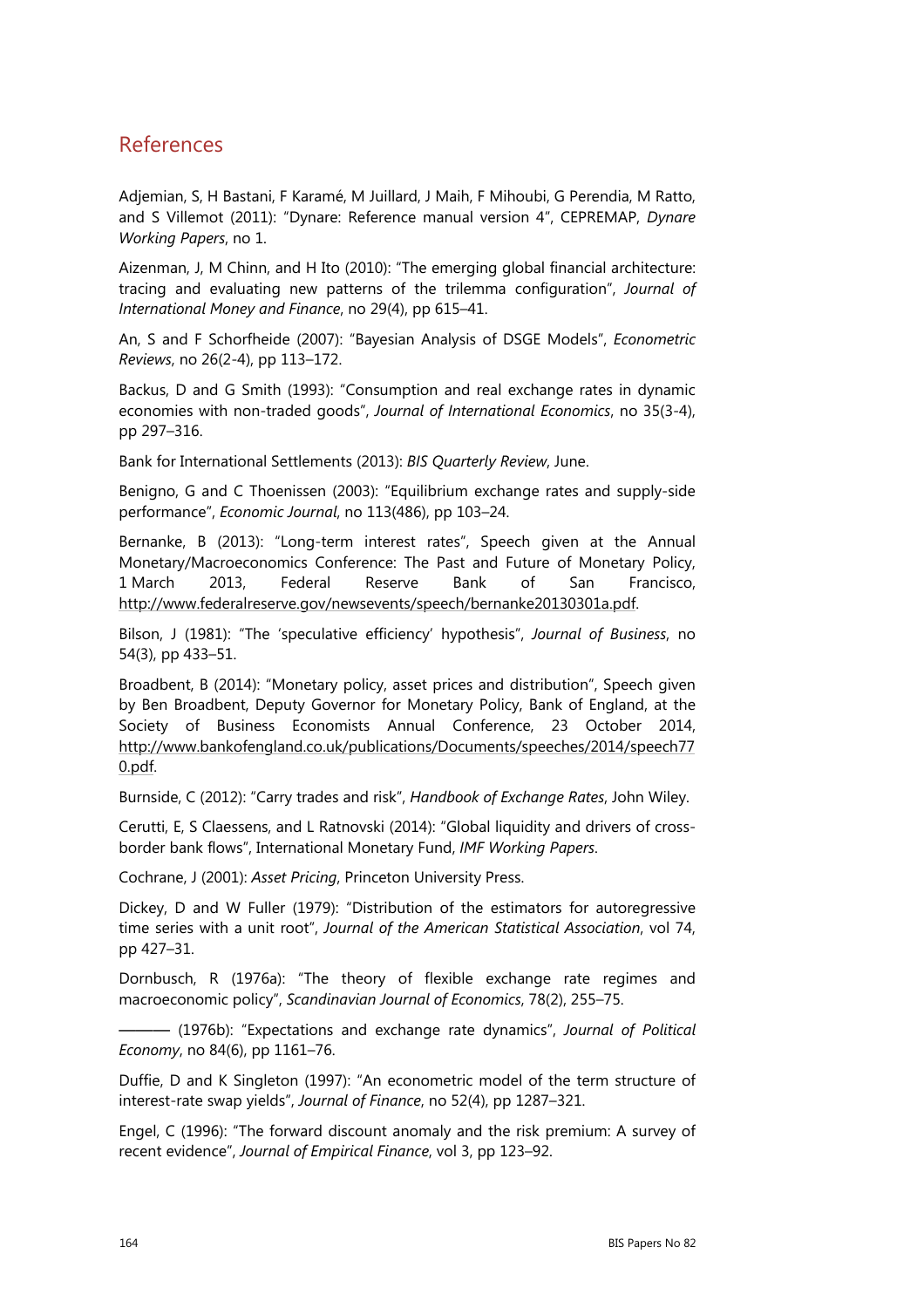- (2012): "The real exchange rate, real interest rates, and the risk premium", *Paper presented at Victoria University of Wellington macro workshop*, October 29 2012.

——— (2013): "Exchange rates and interest parity", *Handbook of International Economics*, vol 4, Elsevier.

Engel, C and K West (2005): "Exchange rates and fundamentals", *Journal of Political Economy*, no 113(3), pp 485–517.

 $-$  (2010): "Global interest rates, currency returns, and the real value of the dollar", *American Economic Review*, no 100(2), pp 562–67.

Evans, M and R Lyons (2002): "Order flow and exchange rate dynamics", *Journal of Political Economy*, no 110(1), pp 170–80.

——— (2006): "Understanding order flow", *International Journal of Finance and Economics*, no 11(1), pp 3–23.

Fama, E (1965): "The behavior of stock market prices", *Journal of Business*, vol 38, pp 34–105.

——— (1984): "Forward and spot exchange rates", *Journal of Monetary Economics*, no 14(3), pp 319–38.

Fleming, M (1962): "Domestic financial policies under fixed and floating exchange rates", *IMF Staff Papers*, no 9(3).

Flood, R and A Rose (1996): "Fixes: Of the forward discount puzzle", *The Review of Economics and Statistics*, no 78(4), pp 748–52.

Geweke, J (1992): "Evaluating the accuracy of sampling-based approaches to the calculation of posterior moments", pp 169–194.

Habermeier, K, A Kokenyne, R Veyrune and H Anderson (2009): "Revised system for the classification of exchange rate arrangements", *International Monetary Fund*, *Working Paper*, WP09/211.

Kano, T (2014): "Exchange rates and fundamentals: closing a two-country model", Graduate School of Economics, Hitotsubashi University, *Discussion Papers*.

Klein, M and J Shambaugh (2010): *Exchange rate regimes in the modern era*, MIT.

- (2013): "Rounding the corners of the policy trilemma: Sources of monetary policy autonomy", National Bureau of Economic Research, *NBER Working Papers*, no 19461.

Kose, M, E Prasad and M Terrones (2003): "How does globalization affect the synchronization of business cycles?", *American Economic Review*, no 93(2), pp 57–62.

Krishnamurthy, A and A Vissing-Jorgensen (2012): "The aggregate demand for treasury debt", *Journal of Political Economy*, no 2, pp 233–267.

Lustig, H and A Verdelhan (2007): "The cross section of foreign currency risk premia and consumption growth risk", *American Economic Review*, no 97(1), pp 89–117.

Mundell, R (1962): "The appropriate use of monetary and fiscal policy for internal and external stability", *IMF Staff Papers*, no 9(1), pp 70–79.

——— (1983): "International monetary options", *Cato Journal*, no 3(1), pp 189–210.